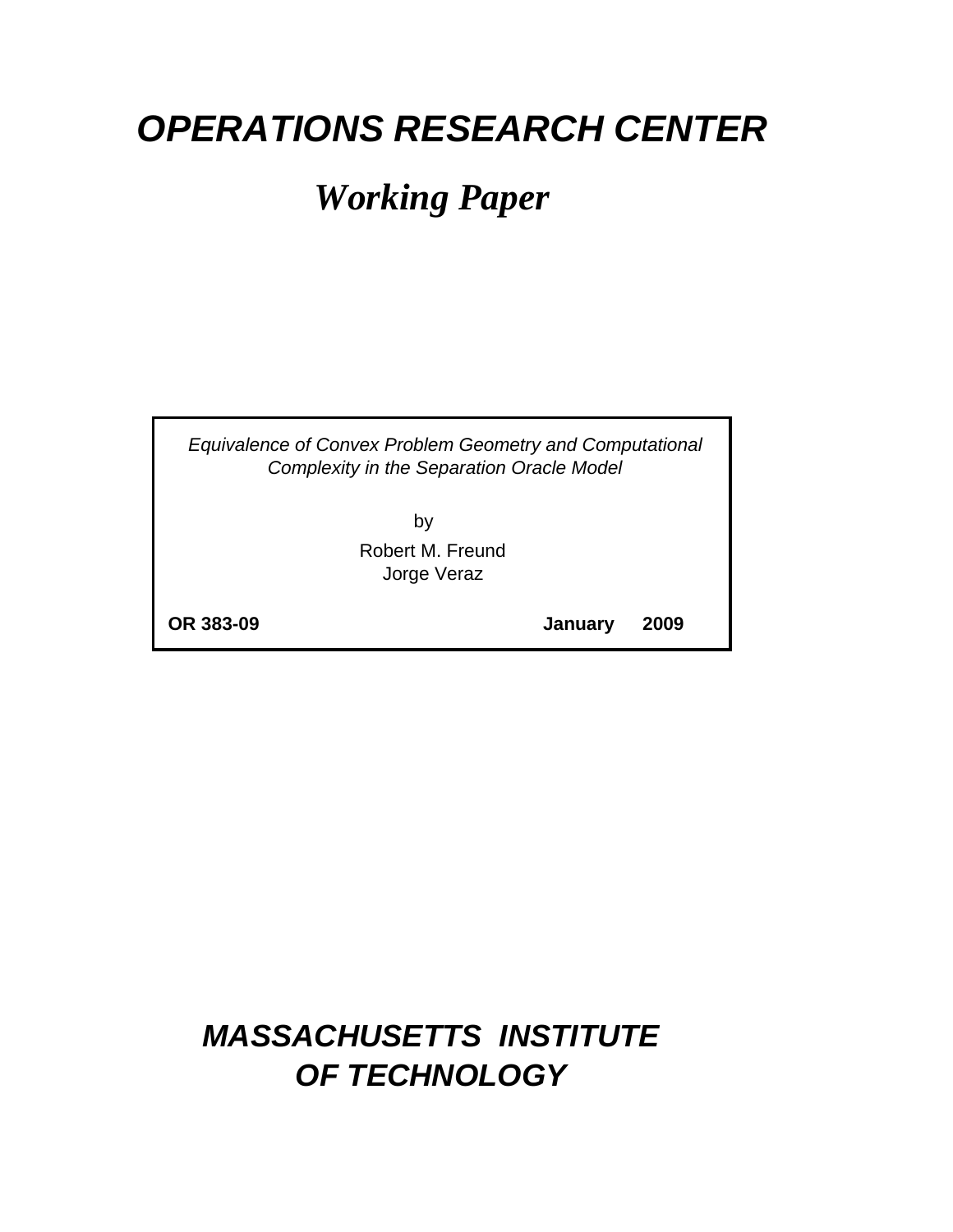| <b>Report Documentation Page</b>                                                                                                                                                                                                                                                                                                                                                                                                                                                                                                                                                                                                                                                                                                                                                                                                                                   |                             |                              |                                                   | Form Approved<br>OMB No. 0704-0188                  |                           |  |
|--------------------------------------------------------------------------------------------------------------------------------------------------------------------------------------------------------------------------------------------------------------------------------------------------------------------------------------------------------------------------------------------------------------------------------------------------------------------------------------------------------------------------------------------------------------------------------------------------------------------------------------------------------------------------------------------------------------------------------------------------------------------------------------------------------------------------------------------------------------------|-----------------------------|------------------------------|---------------------------------------------------|-----------------------------------------------------|---------------------------|--|
| Public reporting burden for the collection of information is estimated to average 1 hour per response, including the time for reviewing instructions, searching existing data sources, gathering and<br>maintaining the data needed, and completing and reviewing the collection of information. Send comments regarding this burden estimate or any other aspect of this collection of information,<br>including suggestions for reducing this burden, to Washington Headquarters Services, Directorate for Information Operations and Reports, 1215 Jefferson Davis Highway, Suite 1204, Arlington<br>VA 22202-4302. Respondents should be aware that notwithstanding any other provision of law, no person shall be subject to a penalty for failing to comply with a collection of information if it<br>does not display a currently valid OMB control number. |                             |                              |                                                   |                                                     |                           |  |
| 1. REPORT DATE<br>2. REPORT TYPE<br><b>JAN 2009</b>                                                                                                                                                                                                                                                                                                                                                                                                                                                                                                                                                                                                                                                                                                                                                                                                                |                             |                              |                                                   | <b>3. DATES COVERED</b><br>00-00-2009 to 00-00-2009 |                           |  |
| <b>4. TITLE AND SUBTITLE</b>                                                                                                                                                                                                                                                                                                                                                                                                                                                                                                                                                                                                                                                                                                                                                                                                                                       |                             |                              |                                                   | 5a. CONTRACT NUMBER                                 |                           |  |
| <b>Equivalence of Convex Problem Geometry and Computational</b><br><b>Complexity in the Separation Oracle Model</b>                                                                                                                                                                                                                                                                                                                                                                                                                                                                                                                                                                                                                                                                                                                                                |                             |                              |                                                   | <b>5b. GRANT NUMBER</b>                             |                           |  |
|                                                                                                                                                                                                                                                                                                                                                                                                                                                                                                                                                                                                                                                                                                                                                                                                                                                                    |                             |                              |                                                   | <b>5c. PROGRAM ELEMENT NUMBER</b>                   |                           |  |
| 6. AUTHOR(S)                                                                                                                                                                                                                                                                                                                                                                                                                                                                                                                                                                                                                                                                                                                                                                                                                                                       |                             |                              |                                                   | <b>5d. PROJECT NUMBER</b>                           |                           |  |
|                                                                                                                                                                                                                                                                                                                                                                                                                                                                                                                                                                                                                                                                                                                                                                                                                                                                    |                             |                              |                                                   | <b>5e. TASK NUMBER</b>                              |                           |  |
|                                                                                                                                                                                                                                                                                                                                                                                                                                                                                                                                                                                                                                                                                                                                                                                                                                                                    |                             |                              |                                                   | <b>5f. WORK UNIT NUMBER</b>                         |                           |  |
| 7. PERFORMING ORGANIZATION NAME(S) AND ADDRESS(ES)<br><b>Massachusetts Institute of Technology, Sloan School of</b><br>Management, Cambridge, MA, 02142                                                                                                                                                                                                                                                                                                                                                                                                                                                                                                                                                                                                                                                                                                            |                             |                              |                                                   | 8. PERFORMING ORGANIZATION<br><b>REPORT NUMBER</b>  |                           |  |
| 9. SPONSORING/MONITORING AGENCY NAME(S) AND ADDRESS(ES)                                                                                                                                                                                                                                                                                                                                                                                                                                                                                                                                                                                                                                                                                                                                                                                                            |                             |                              |                                                   | 10. SPONSOR/MONITOR'S ACRONYM(S)                    |                           |  |
|                                                                                                                                                                                                                                                                                                                                                                                                                                                                                                                                                                                                                                                                                                                                                                                                                                                                    |                             |                              |                                                   | 11. SPONSOR/MONITOR'S REPORT<br>NUMBER(S)           |                           |  |
| 12. DISTRIBUTION/AVAILABILITY STATEMENT<br>Approved for public release; distribution unlimited                                                                                                                                                                                                                                                                                                                                                                                                                                                                                                                                                                                                                                                                                                                                                                     |                             |                              |                                                   |                                                     |                           |  |
| <b>13. SUPPLEMENTARY NOTES</b><br><b>U.S. Government or Federal Rights License</b>                                                                                                                                                                                                                                                                                                                                                                                                                                                                                                                                                                                                                                                                                                                                                                                 |                             |                              |                                                   |                                                     |                           |  |
| 14. ABSTRACT<br>see report                                                                                                                                                                                                                                                                                                                                                                                                                                                                                                                                                                                                                                                                                                                                                                                                                                         |                             |                              |                                                   |                                                     |                           |  |
| <b>15. SUBJECT TERMS</b>                                                                                                                                                                                                                                                                                                                                                                                                                                                                                                                                                                                                                                                                                                                                                                                                                                           |                             |                              |                                                   |                                                     |                           |  |
| 16. SECURITY CLASSIFICATION OF:<br>17. LIMITATION OF                                                                                                                                                                                                                                                                                                                                                                                                                                                                                                                                                                                                                                                                                                                                                                                                               |                             |                              |                                                   | 18. NUMBER                                          | 19a. NAME OF              |  |
| a. REPORT<br>unclassified                                                                                                                                                                                                                                                                                                                                                                                                                                                                                                                                                                                                                                                                                                                                                                                                                                          | b. ABSTRACT<br>unclassified | c. THIS PAGE<br>unclassified | <b>ABSTRACT</b><br>Same as<br><b>Report (SAR)</b> | OF PAGES<br>21                                      | <b>RESPONSIBLE PERSON</b> |  |

**Standard Form 298 (Rev. 8-98)**<br>Prescribed by ANSI Std Z39-18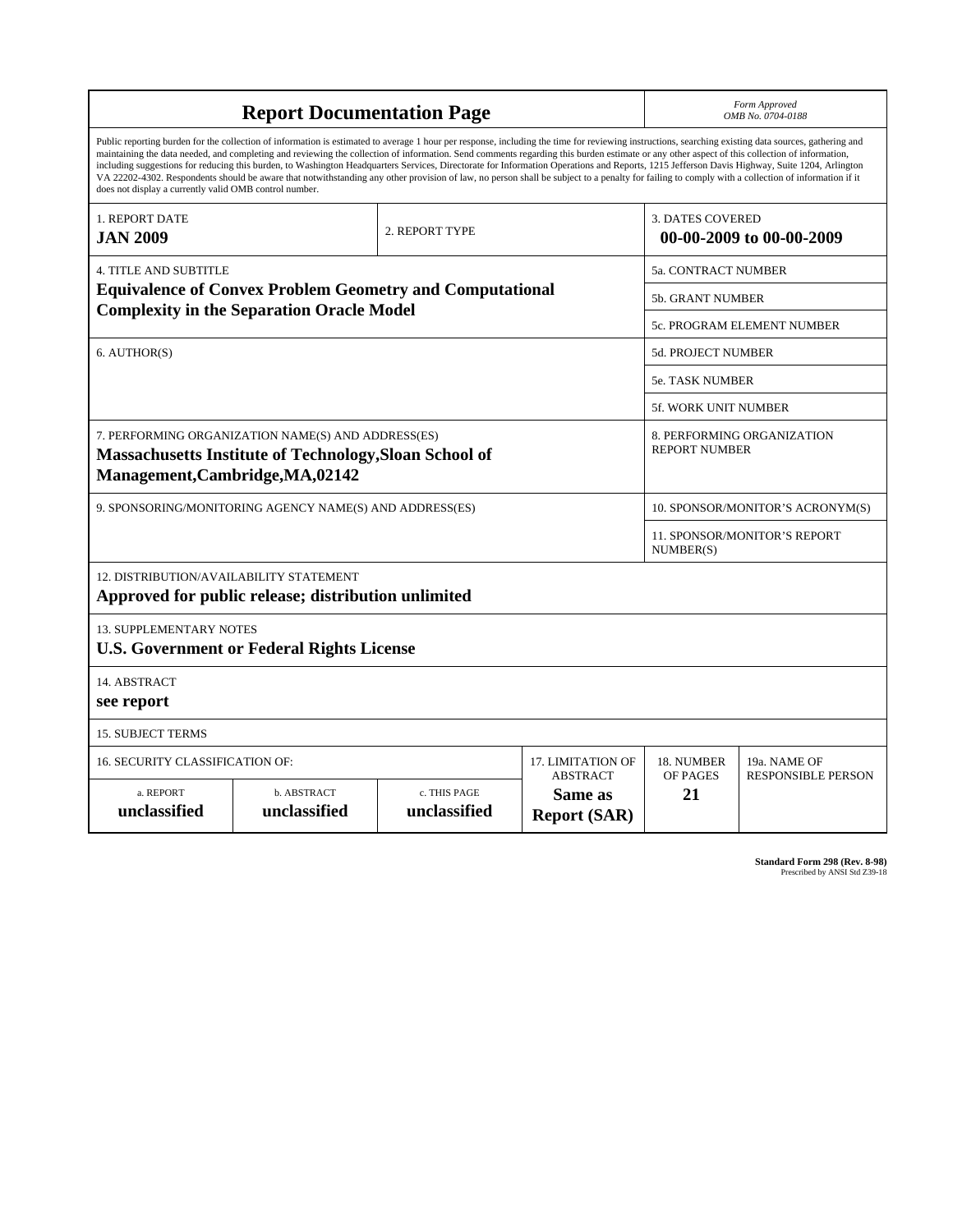## Equivalence of Convex Problem Geometry and Computational Complexity in the Separation Oracle Model<sup>∗</sup>

Robert M. Freund†and Jorge Vera‡

January 2009

#### Abstract

Consider the following supposedly-simple problem:

compute x satisfying  $x \in S$ ,

where S is a convex set conveyed by a separation oracle, with no further information (e.g., no bounding ball containing or intersecting  $S$ , etc.). Our interest in this problem stems from fundamental issues involving the interplay of (i) the computational complexity of computing a point  $x \in S$ , (ii) the geometry of S, and (iii) the *stability* or *conditioning* of S under perturbation. Under suitable definitions of these terms, we show herein that problem instances with favorable geometry have favorable computational complexity, validating conventional wisdom. We also show a converse of this implication, by showing that there exist problem instances in certain families characterized by unfavorable geometry, that require more computational effort to solve. This in turn leads, under certain assumptions, to a form of equivalence among computational complexity, the geometry of S, and the conditioning of S. Our measures of the geometry of S, relative to a given (reference) point  $\bar{x}$ , are the aspect ratio  $A = R/r$ , as well as R and  $1/r$ , where  $B(\bar{x}, R) \cap S$  contains a ball of radius r. The aspect ratio arises in the analyses of many algorithms for convex problems, and its importance in convex algorithm analysis has been wellknown for several decades. However, the terms  $R$  and  $1/r$  in our complexity results are a bit counter-intuitive; nevertheless, we show that the computational complexity must involve these terms in addition to the aspect ratio even when the aspect ratio itself is small. This lower-bound complexity analysis relies on simple features of the separation oracle model of conveying  $S$ ; if we instead assume that  $S$  is conveyed by a self-concordant barrier function, then it is an open challenge to prove such complexity lower-bound.

<sup>∗</sup>This research has been partially supported through the Singapore-MIT Alliance and AFOSR Grant FA9550-08- 1-0350

<sup>†</sup>MIT Sloan School of Management, 50 Memorial Drive, Cambridge, MA 02142, USA, email: rfreund@mit.edu

<sup>&</sup>lt;sup>‡</sup>Dept. de Ingeniería Industrial y Sistemas, Facultad de Ingeniería, Pontificia Universidad Católica de Chile, Campus San Joaquín, Vicuña Mackenna 4860 Santiago, CHILE, email: jvera@ing.puc.cl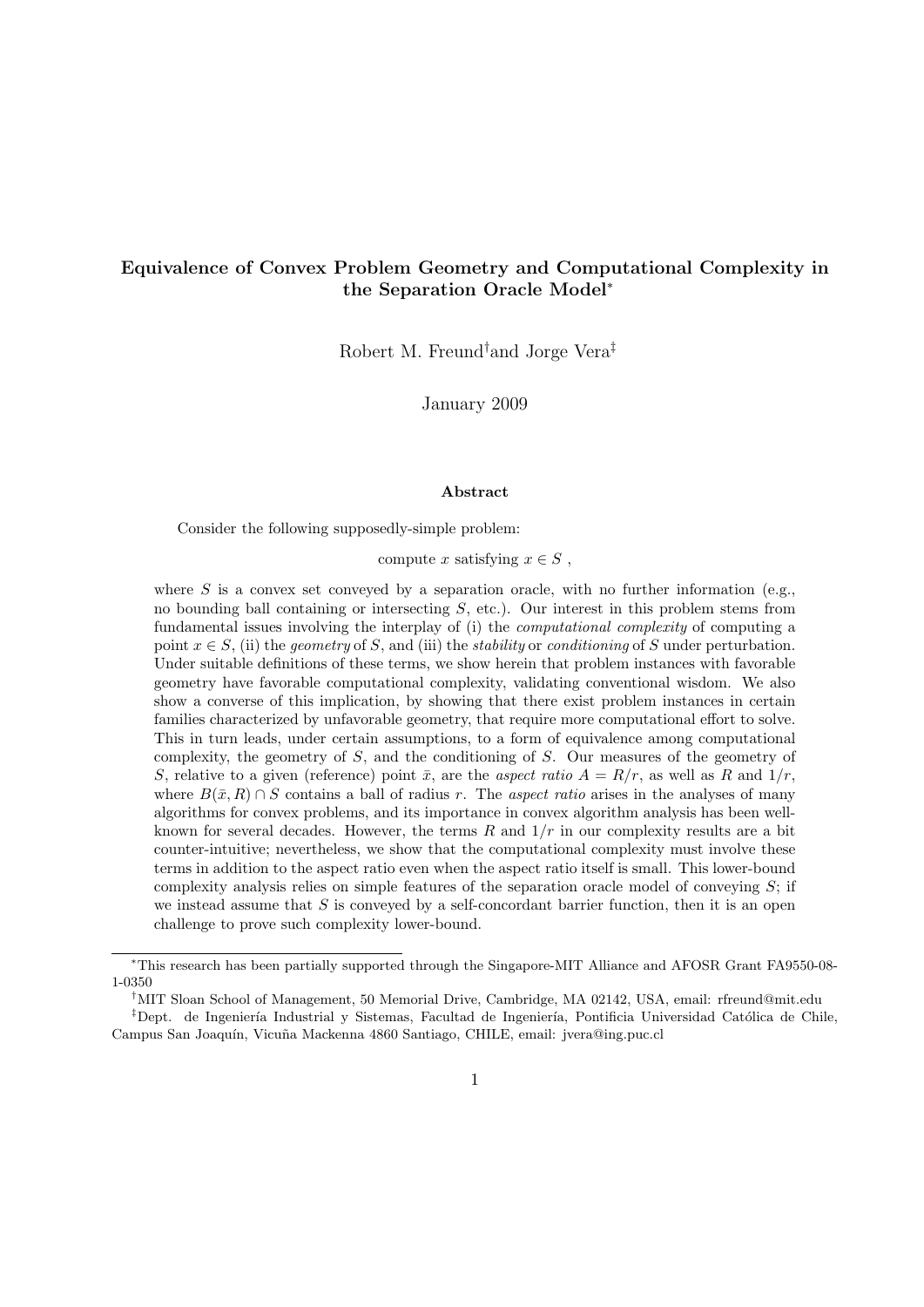## 1 Introduction, Motivation, and Discussion

Consider the following supposedly-simple problem:

$$
compute x satisfying x \in S , \t\t(1)
$$

where  $S \subset X$  is a convex set (bounded or not, open or not) conveyed by a separation oracle with no further information (e.g., no bounding ball containing or intersecting  $S$ , etc.), and  $X$  is a (finite) ndimensional vector space. Our interest in (1) stems from fundamental issues involving the interplay of three notions: (i) the *computational complexity* of computing a point  $x \in S$ , (ii) the *geometry* of S, and (iii) the *stability* or *conditioning* of S. In this paper we focus on the equivalence of computational complexity and a suitable measure of the geometry of S, which leads under certain assumptions to an equivalence of all three notions.

There are two standard information models for convex sets, the separation oracle model and the (self-concordant) barrier model. A separation oracle for  $S$ , see [12], is a subroutine that, given a point  $\hat{x}$  as input, returns the statement " $\hat{x} \in S$ " if indeed this is the case, or if  $\hat{x} \notin S$ , returns a hyperplane H with the property that  $\hat{x} \in H^-$  and  $S \subset H^{++}$ . Here  $H \subset \Re^n$  denotes a hyperplane, and  $H^-$  and  $H^+$  ( $H^{--}$  and  $H^{++}$ ) denote the two closed (open) halfspaces of  $\mathbb{R}^n$  bounded by H. From a computational viewpoint, the information about  $H^+$  is described by a nonzero vector  $h \in \mathbb{R}^n$  and scalar  $\alpha$  for which  $H^+ = \{x \in \mathbb{R}^n : h^T x \geq \alpha\}$ . For any separation oracle based algorithm, we define the number of iterations of the algorithm to be the number of oracle calls, i.e., we use oracle calls and iterations interchangeably.

The separation oracle model applies readily to the case when  $S$  is the feasible region of a conic linear system:

$$
S := \{ x \in \mathbb{R}^n : b - Ax \in K \}, \tag{2}
$$

where A is a linear operator from X to a (finite) m-dimensional vector space Y,  $b \in Y$ ,  $K \subset Y$  is a closed convex cone, and  $d = (A, b)$  is the data for the system. In this case a separation oracle for the cone K can be used to easily construct a separation oracle for S.

### 1.1 Discussion of Main Results

A representative separation oracle algorithm for solving (1) is the ellipsoid algorithm [12], see also [6]. The ellipsoid algorithm is easy to implement and has very good theoretical complexity. We assume the reader is familiar with the concepts underlying this algorithm. In consideration of this, suppose that we know a priori a vector  $\bar{x}$  and a positive scalar R with the property that  $B(\bar{x}, R) \cap S$ has positive volume (where  $B(c, \rho)$  denotes the ball of radius  $\rho$  centered at c). This last assumption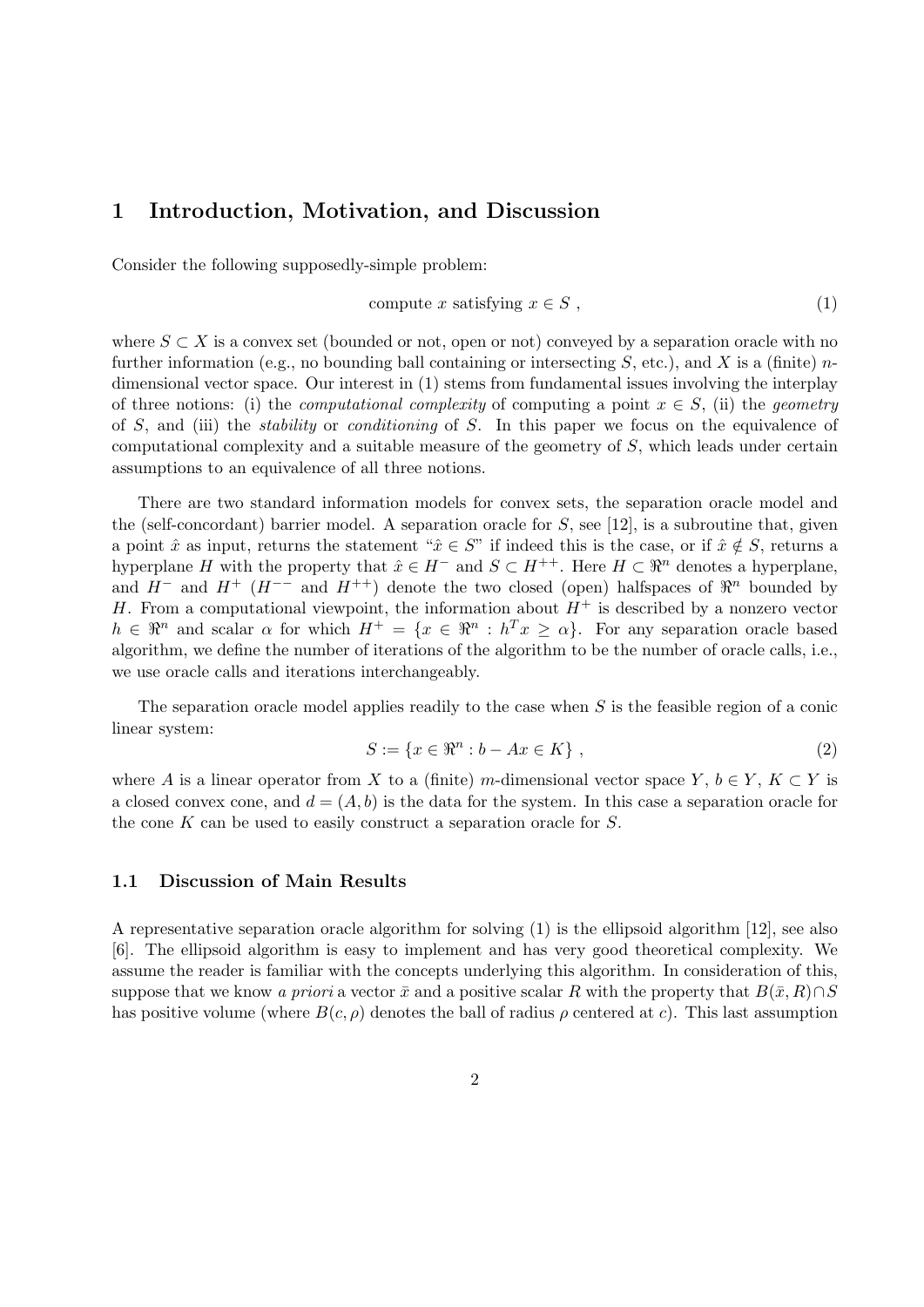can also be stated as saying that there exist values R and  $r > 0$  for which it holds that:

$$
B(\bar{x}, R) \cap S \text{ contains a ball of radius } r . \tag{3}
$$

Then the ellipsoid algorithm for solving (1) can be initiated with the ball  $B(\bar{x}, R)$ , and the number of oracle calls (equivalently, the number of iterations) of the algorithm required to solve problem  $(1)$  is known (see [12]) to be at most

$$
\left\lceil 2n^2\ln\left(\frac{R}{r}\right)\right\rceil \ .
$$

We will in general refer to a ratio of the form  $A := R/r$  where R, r satisfy (3) as an aspect ratio of S relative to the reference point  $\bar{x}$ . The aspect ratio arises in the analysis of many algorithms for convex problems, and its importance in convex algorithm analysis dates back at least four decades, see e.g., Rosenblatt's 1962 book [18].

The ellipsoid algorithm requires prior specification of  $\bar{x}$  and R to determine the starting ball (ellipsoid) with which to start the method; the condition that (3) holds for some  $r > 0$  is also needed in order to guarantee convergence. However, at least in theory as well as in the case of typical instances of (1) when S is in the conic format (2), a priori values of  $\bar{x}$  and R satisfying (3) are either not known or involve excessively conservative (large) values of  $R \gg 0$  for special structure and data representation of S. For example, suppose  $S = \{x \in \mathbb{R}^n : Ax \leq b\}$  for known rational data  $d = (A, b)$  whose bit-encoding is of length L. Then one can pre-determine values of  $\bar{x} := 0 \ (\in \mathbb{R}^n)$ ,  $R := 2^{nL}$ , and  $r := 2^{-nL}$  for which  $B(\bar{x}, R) \cap S$  contains a ball of radius r if and only if (1) has an interior solution. This observation underlies Khachiyan's proof that linear optimization is polynomial-time in the bit-model in [7] (see also [2] and [6]); however in most instances there are significantly better values of  $R$  and  $r$  than those above. As another example, suppose  $S = \{x \in \mathbb{R}^n : Q_1x_1 + \ldots + Q_nx_n \succeq Q_0\}$  where  $Q_i \in S^m$  are integral symmetric matrices of order m, for  $i = 0, \ldots, n$ . Porkolab and Khachiyan [9] show that if S is bounded then  $S \subset B(0, R)$ for  $R = e^{(Lm^{O(\min\{n,m^2\})})}$ , where L is the maximum bit-length of the coefficients of the matrices  $Q_0, \ldots, Q_n$ . While this bound on R is pre-determined, it is doubly exponential in at least one of the dimensions of the problem. In Section 2 we present an extension of the ellipsoid algorithm that eliminates the need for any a priori information about  $R$  and/or  $r$ , and we prove an upper bound on the number of iterations required to solve (1) using this extension of the ellipsoid algorithm, given by:

$$
\[2(n+1)\left(\frac{1}{2}\ln(n) + 1.16 + n\ln\left(\frac{1}{r} + \frac{R}{r}\right) + \ln(1+R)\right)\],\]
$$

where R, r are any existential values satisfying  $(3)$  but are not required to be known to run the algorithm (see Theorem 2.2). Notice that this iteration bound involves not just the aspect ratio  $R/r$  but also involves both  $1/r$  and R itself. The complexity bound essentially states that sets S with favorable geometry relative to  $\bar{x}$ , in the sense that none of the quantities  $R/r$ , R, or  $1/r$  are very large, will not require too much computation to solve.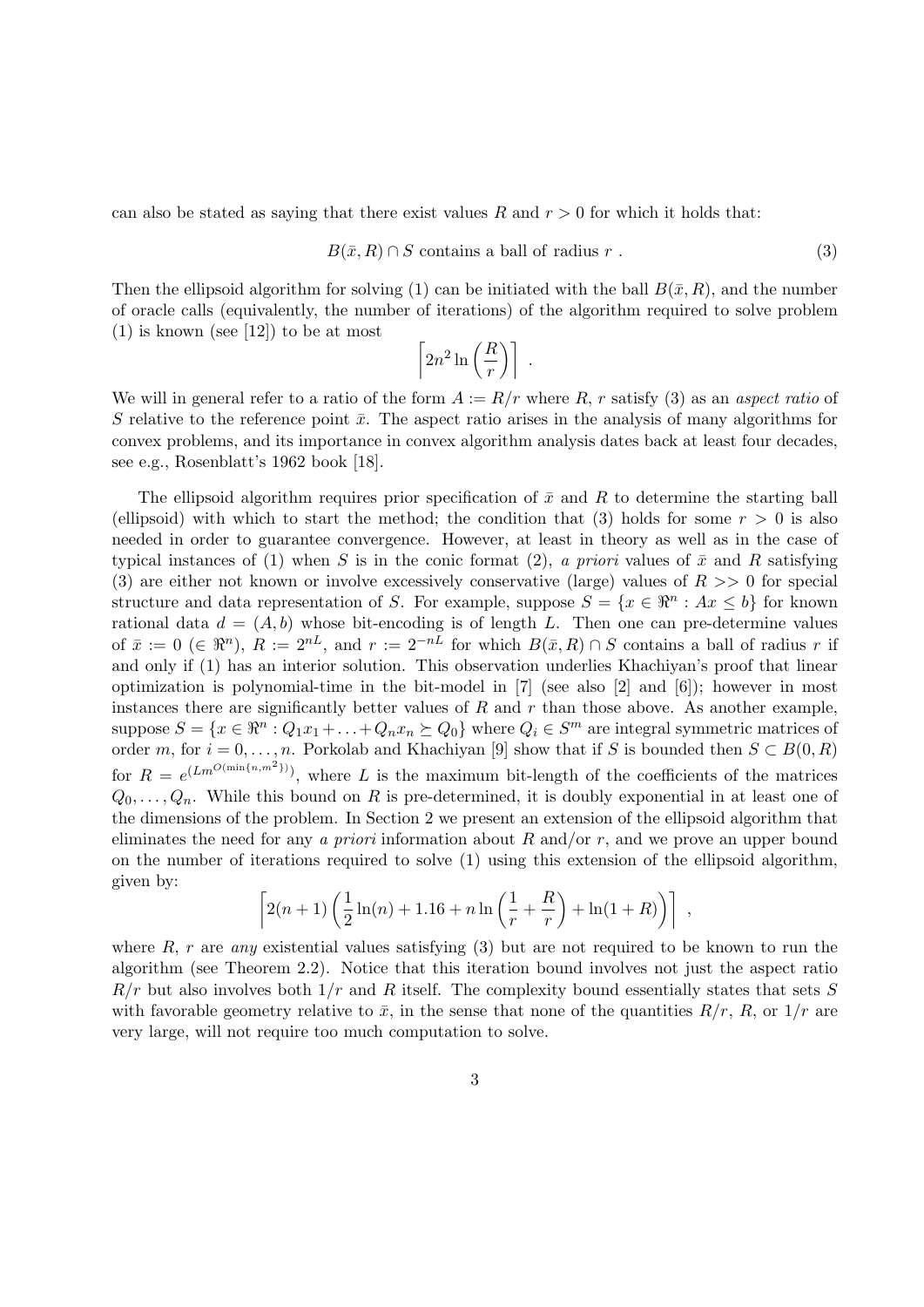The presence of the aspect ratio term  $A = R/r$  in the above complexity bound is to be expected, especially in light of its presence in the case when R is known and given to the algorithm a priori. This still begs the question of whether the terms  $R$  and  $1/r$  must be present or whether they can be removed from the complexity upper bound using a different algorithm and/or a different analysis. Notice that even if  $R/r$  is small, say at most an absolute constant, the values of R and/or  $1/r$  might still be very large, yielding perhaps an overly conservative iteration complexity upper bound, as shown in the following two examples.

**Example 1.1** Let  $n = 1$ ,  $\bar{x} = 0$ , and  $S = [10^{-6}, 3 \times 10^{-6}]$ . Then  $r = 10^{-6}$ ,  $R = 3 \times 10^{-6}$  yields  $R/r = 3$  but  $1/r = 10^6$ .

**Example 1.2** Let  $n = 1$ ,  $\bar{x} = 0$ , and  $S = [10^6, 3 \times 10^6]$ . Then  $r = 10^6$ ,  $R = 3 \times 10^6$  yields  $R/r = 3$ but  $R = 3 \times 10^6$ .

Queried a different way, are all three geometric measures  $R/r$ , R, and  $1/r$  necessary components of the computational complexity of solving (1)? We resolve this question in Section 3, where we show that the dependence of the complexity bound on R and  $1/r$  (as well as on  $R/r$ ) cannot be removed. In Theorems 3.1, 3.2, and 3.3, we show under suitable assumptions for some specific families of problem instances, that any separation oracle algorithm for solving (1) must, for some instance in the requisite family, require at least  $\lfloor \log_2(R/r) - 1 \rfloor$ , or  $\lfloor \log_2 \log_2(R+1) \rfloor$ , or  $\lfloor \log_2 \log_2(1/4r) \rfloor$ iterations, respectively. While these lower bounds are not of the same order as the upper bound presented above, they do involve the same three geometric quantities  $R/r$ , R, and  $1/r$ .

Taken together, these results demonstrate a certain equivalence between computational complexity and problem instance geometry of S as measured by  $R/r$ , R, and  $1/r$ . Indeed, while problems with favorable geometry do not require too much computational effort to solve, there exist problem instances in certain families with unfavorable geometry, that require more computational effort to solve. This equivalence ties in nicely with results regarding the interplay of stability and conditioning, problem geometry, and computational complexity for problems in conic format (2). Considering S defined by (2) for data  $d = (A, b)$  and keeping the cone K fixed, we measure the condition number of (2) using the "distance to infeasibility" which we now briefly review. Let  $L(X, Y)$  denote the space of linear operators from X to Y and let  $\mathcal{M} \subset L(X, Y) \times Y$  denote those data pairs  $d = (A, b)$  for which S given by (2) is nonempty. For  $d = (A, b) \in \mathcal{M}$ , let  $\rho(d)$  denote the "distance to infeasibility" for (2), namely:

$$
\rho(d) := \min_{\Delta d = (\Delta A, \Delta b)} \{ ||\Delta d|| : d + \Delta d \notin \mathcal{M} \},
$$

under suitably defined norms on spaces and operators, see [14]. Then  $\rho(d)$  denotes the smallest perturbation of our given data d which would render the resulting system in (2) infeasible. Next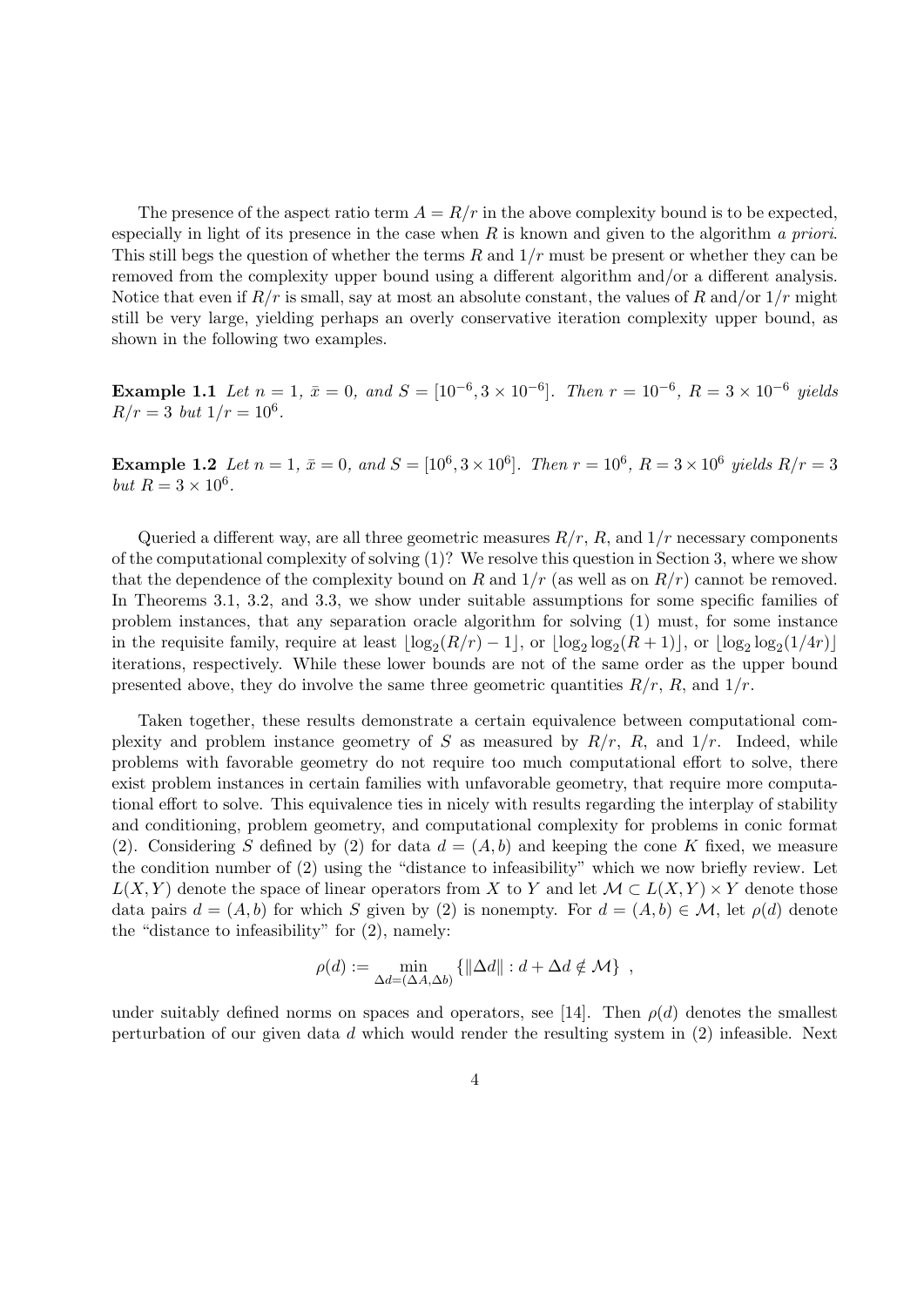let  $\mathcal{C}(d)$  denote the *condition measure* of (2), namely  $\mathcal{C}(d) = ||d||/\rho(d)$ , which is a scale-invariant reciprocal of the distance to infeasibility. There are strong connections between  $\mathcal{C}(d)$  and bounds on the stability of S under data perturbation, see Renegar [14]. It is shown in Renegar [15] and in [3] that problems with favorable condition numbers  $\mathcal{C}(d)$  do not require too much computational effort to solve using interior-point methods and the ellipsoid method, respectively. Also, using  $\bar{x} = 0$ , it is shown in [4] that a favorable value of  $C(d)$  implies favorable geometry of S, namely favorable values of  $R/r$ , R, and  $1/r$ , and that a converse of this statement holds under an assumption of "conic curvature" defined and shown in [1]. Taken together, these cited results in combination with the results developed in this paper demonstrate an equivalence between favorable geometry, favorable complexity, and favorable conditioning under suitable assumptions.

Last of all, we remark that we have only shown an equivalence between the geometry of S and computational complexity in the separation oracle model, and not in the (self-concordant) barrier model. It is shown in [5] that favorable geometry implies favorable computational complexity of an interior-point method. However, it is an open challenge to prove an assertion that unfavorable geometry implies (say, in the worst case) a large number of iterations of an interior-point method.

The rest of the paper is organized as follows. In Sections 2 and 3 we present our lower and upper bounds on the complexity of solving (1), respectively. Section 4 discusses possible extensions and/or strengthening of the complexity bounds.

**Notation.** We assume that X is equipped with an inner-product norm  $||v|| := \sqrt{\langle v, v \rangle}$ . For convenience we identify X with  $\mathbb{R}^n$  and the inner product  $\langle \cdot, \cdot \rangle$  with the standard scalar product  $\langle v, w \rangle = v^T w = \sum_{j=1}^n v_j w_j$ . Let  $S^k$ ,  $S^k_+$ , and  $S^k_{++}$  denote the set of symmetric matrices, symmetric positive semidefinite matrices, and symmetric positive definite matrices of order  $k$ , respectively. Let " $\succeq$ " denote the Löwner partial ordering on symmetric matrices:  $A \succeq B$  if and only if  $A - B$  is positive semidefinite. Let  $Q<sup>k</sup>$  denote the k-dimensional second-order cone  ${x \in \Re^k : || (x_2, \ldots, x_k)||_2 \leq x_1}$  for  $k \geq 2$ .

## 2 Upper Bounds on Complexity of (1) via an Extension of the Ellipsoid Algorithm

We first review some basic results about the ellipsoid algorithm, see Nemirovsky and Yudin [12]. also Grötschel et al.  $[6]$ , and then present an extension of the ellipsoid algorithm that solves  $(1)$  in the absence of any bounding information about  $S$ . The ellipsoid method applied to solve  $(1)$  for a given convex set  $S \subset \mathbb{R}^n$  is completely specified by the separation oracle for S and the center  $x^0$ and shape matrix  $Q_0 \succ 0$  of the starting ellipsoid  $E^0 := \{x \in \Re^n : (x - x^0)^T Q_0 (x - x^0) \leq 1\}$ . By a simple change of variables, there is no loss of generality in assuming that  $Q_0 = (\rho^0)^{-2}I$  for some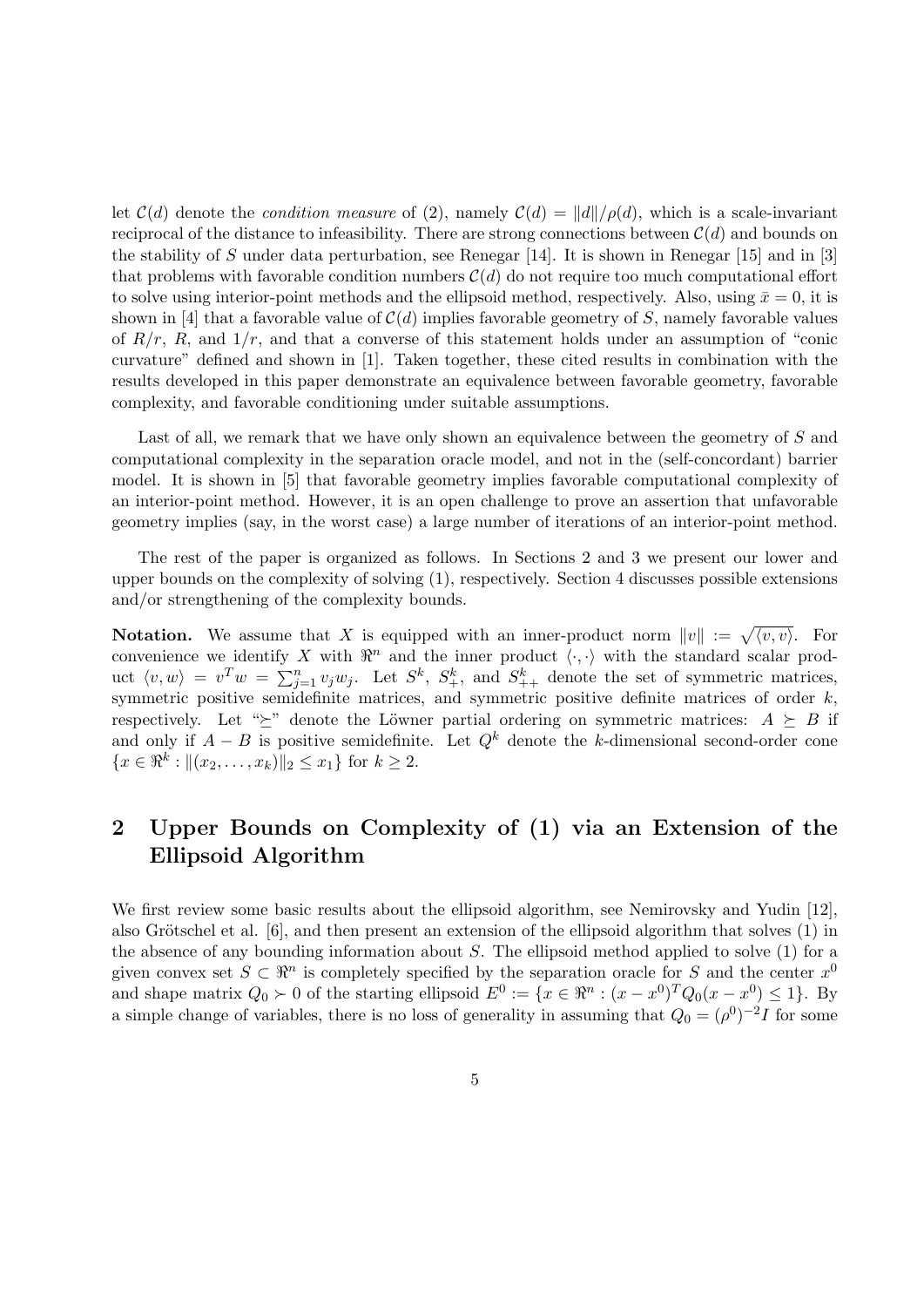$\rho^0 > 0$ , whereby  $E^0 = B(x^0, \rho^0)$  and the information content of the starting ellipsoid is simply the center  $x^0$  and radius  $\rho^0$  of the starting ball.

Suppose that we know a priori a vector  $\bar{x}$  and a positive scalar R with the property that  $B(\bar{x}, R) \cap S$  has positive volume. Then the ellipsoid algorithm for solving (1) can be initiated with the ball  $B(\bar{x}, R)$ . The following is a generic result about the performance of the ellipsoid algorithm, where in the statement of the theorem "vol $(T)$ " denotes the volume of a set T:

Theorem 2.1 Ellipsoid Algorithm Theorem with known R, from [12], also [6]. Suppose that a vector  $\bar{x}$  and a positive scalar R are known with the property that the set  $B(\bar{x}, R) \cap S$  has positive volume. Then if the ellipsoid algorithm is initiated with the Euclidean ball  $B(\bar{x}, R)$ , the algorithm will compute a solution of (1) in at most

$$
\left[2n\ln\left(\frac{\text{vol}(B(\bar{x}, R))}{\text{vol}(B(\bar{x}, R) \cap S)}\right)\right]
$$

iterations, where each iteration makes one call of the separation oracle for S.

It is often convenient to restate this result using radii of certain balls rather than volumes of certain sets. The supposition of positive volume in this theorem is equivalent to the condition that there exist values R and  $r > 0$  that satisfy (3). Then one then obtains, for example:

Corollary 2.1 (see [12]) Suppose that S is given via a separation oracle, and that the ellipsoid algorithm is applied to solve (1) starting with  $E^0 := B(\bar{x}, R)$  for some given  $\bar{x}$  and R. If S, R, and r satisfy (3) for some  $r > 0$ , then the ellipsoid method will solve (1) in at most

$$
\left\lceil 2n^2 \ln\left(\frac{R}{r}\right) \right\rceil
$$

iterations, where each iteration makes one call of the separation oracle.

**Proof:** Let  $v(n)$  denote the volume of the *n*-dimensional unit ball, namely:

$$
v(n) = \frac{\pi^{n/2}}{\Gamma(n/2 + 1)} \tag{4}
$$

see [6]. Letting  $B(y, r)$  denote the ball of radius r contained in  $B(\bar{x}, R) \cap S$ , we have

$$
\frac{\text{vol}(B(\bar{x}, R))}{\text{vol}(B(\bar{x}, R) \cap S)} \le \frac{\text{vol}(B(\bar{x}, R))}{\text{vol}(B(\bar{y}, r))} = \left(\frac{v(n)R^n}{v(n)r^n}\right) = (R/r)^n,
$$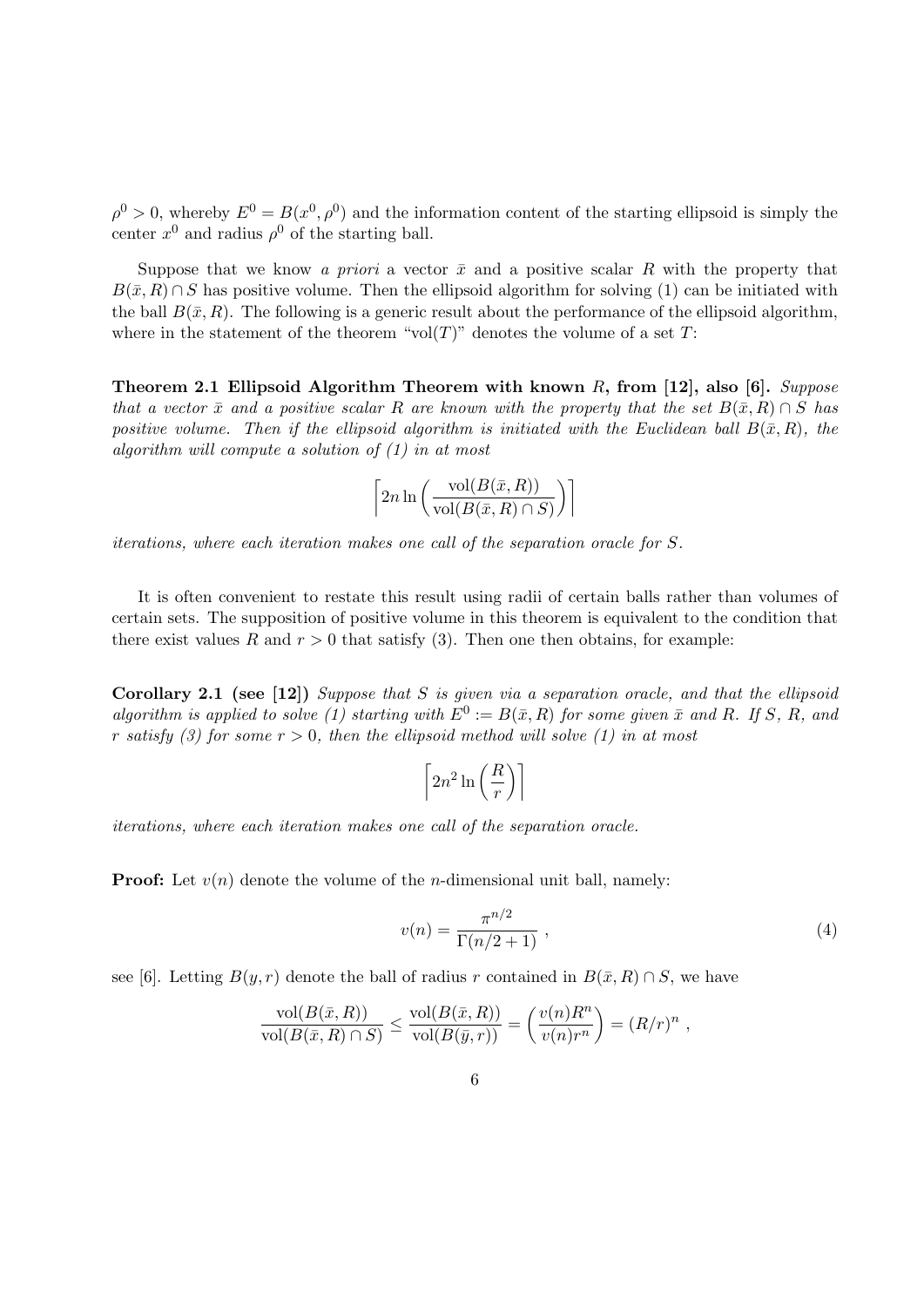and the result follows using Theorem 2.1.

Note that the ellipsoid algorithm requires prior specification of  $\bar{x}$  and R just to implement the method; the condition that (3) holds for some  $r > 0$  is also needed in order to guarantee convergence. Of course, a priori values of  $\bar{x}$  and R for which (3) is true (for some  $r > 0$ ) are typically either not known or involve excessively conservative (large) values of  $R \gg 0$  for special structure and data representation of  $S$  (see the discussion in Section 1.1). Except for instances such as these where prior information about special structure and data for S is given, such bounds on R are not known. Despite this lack of prior information in general, one can still utilize the ellipsoid algorithm for solving  $(1)$  by using a standard "lift and conify" transformation, see [3], that we now review and extend.

For any given value of  $\bar{x}$  (think  $\bar{x} = 0$  for convenience), define:

$$
W^{\bar{x}} := \{ (w, \theta) \in \Re^{n+1} : w - \bar{x} \in \theta(S - \bar{x}), \ \theta > 0 \} .
$$
 (5)

Notice that  $W^{\bar{x}} \cap \{(w,\theta): \theta = 1\} = S \times \{1\}$ , i.e., the restriction of  $W^{\bar{x}}$  to the slice of  $(x,\theta) \in \Re^{n+1}$ defined by  $\theta = 1$  is simply S. Also,  $W^{\bar{x}}$  is a (translated) convex cone in  $\Re^{n+1}$  with base  $(\bar{x}, 0)$ . Therefore  $W^{\bar{x}}$  is constructed by first lifting S to  $S \times \{1\} \subset \mathbb{R}^{n+1}$ , and then conically extending  $S \times \{1\}$  using the base point  $(\bar{x}, 0)$ , hence the term "lift and conify." One can solve (1) by instead working with the following equivalent problem in one higher dimension:

compute 
$$
(w, \theta)
$$
 satisfying  $(w, \theta) \in W^{\bar{x}}$ . (6)

The equivalence of (1) and (6) follows since solutions of one system can be converted to solutions of the other system as follows:

$$
(w,\theta) \in W^{\bar{x}} \Rightarrow x := \bar{x} + (w - \bar{x})/\theta \in S
$$
  
\n
$$
x \in S \Rightarrow (w,\theta) := (\alpha(x - \bar{x}) + \bar{x}, \alpha) \in W^{\bar{x}} \text{ for all } \alpha > 0.
$$
 (7)

Furthermore, a separation oracle for S can be readily converted to a separation oracle for  $W^{\bar{x}}$ , as follows. If  $(\hat{w}, \hat{\theta})$  is a given point, first check if  $\hat{\theta} > 0$ ; if not, then  $H^+ := \{(w, \theta) : \theta \ge 0\}$  is the requisite separating halfspace. If  $\hat{\theta} > 0$ , next check if  $\hat{x} := \bar{x} + (\hat{w} - \bar{x})/\hat{\theta}$  is in S. If so, then  $(w, \hat{\theta}) \in W^{\bar{x}}$  and we are done. Otherwise, the separation oracle for S outputs  $h \neq 0$  for which  $h^T x \ge h^T \hat{x}$  for all  $x \in S$ , which then implies that  $h^T (\bar{x} + (w - \bar{x})/\theta) \ge h^T (\bar{x} + (\hat{w} - \bar{x})/\hat{\theta})$  for all  $(w,\theta) \in W^{\bar{x}}$ . Simplifying yields  $H^+ := \{(w,\theta) : \hat{\theta}h^Tw - \hat{\theta}h^T\bar{x} \geq \theta(h^T\hat{w} - h^T\bar{x})\}$  as the requisite separating halfspace for  $(\hat{w}, \hat{\theta})$  in this case.

Because  $W^{\bar{x}}$  is a (translated) convex cone in  $\mathbb{R}^{n+1}$  with base  $(\bar{x},0)$ ,  $W^{\bar{x}}$  contains points in the  $(n+1)$ -dimensional unit ball centered at  $(\bar{x}, 0)$ , which we denote by  $B_{n+1}^{\bar{x}}$ .

$$
B_{n+1}^{\bar{x}} := B_{n+1}((\bar{x}, 0), 1) := \left\{ (w, \theta) \in \Re^{n+1} \mid \sqrt{(w - \bar{x})^T (w - \bar{x}) + \theta^2} \le 1 \right\}.
$$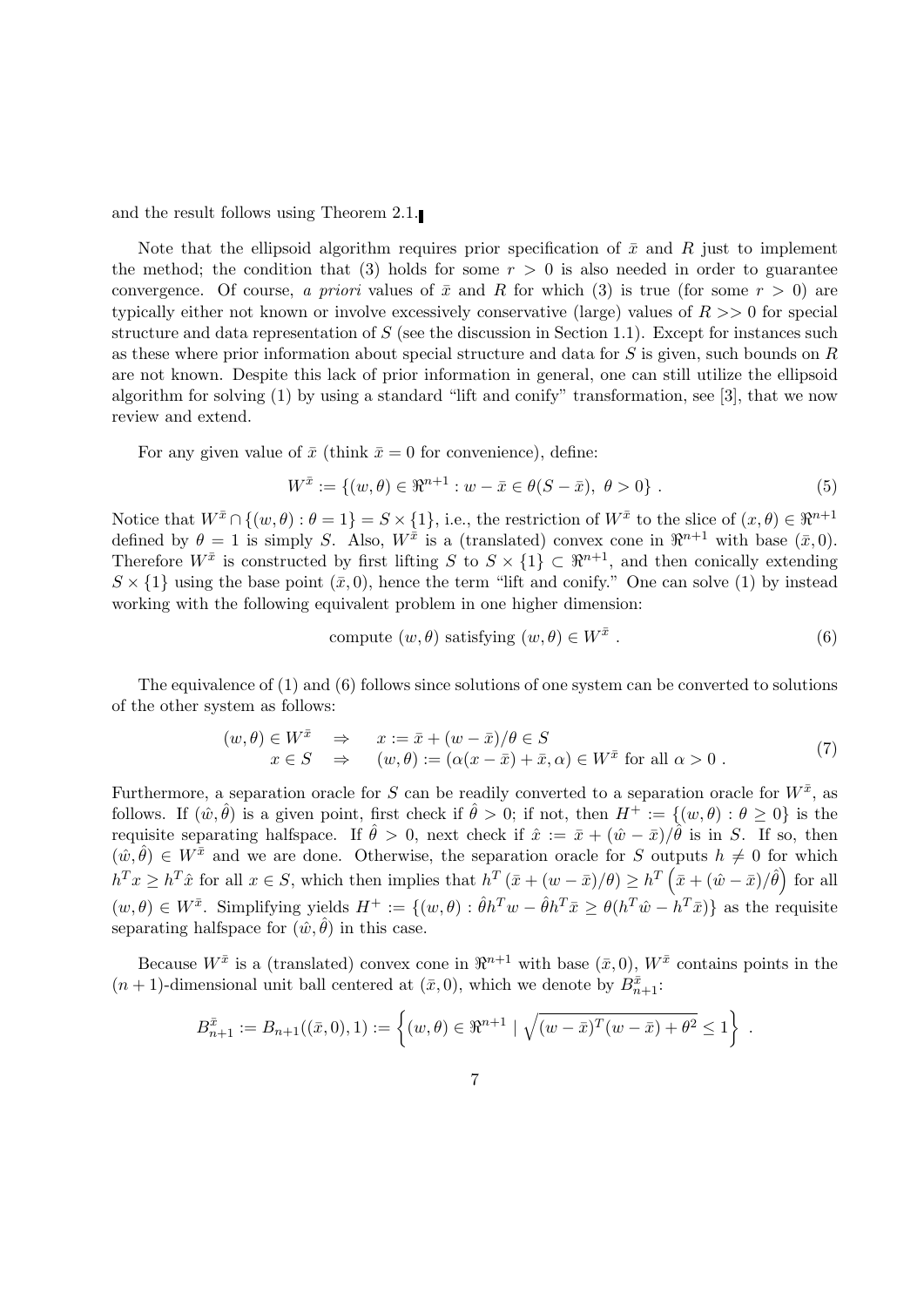Therefore, given only  $\bar{x}$ , one can apply the ellipsoid algorithm to solve (6) (and hence solve (1)) using the initial ball  $B_{n+1}^{\bar{x}}$ , yielding the following "extended" version of the basic ellipsoid algorithm:

### Extended Ellipsoid Method for Solving (1) with Unknown R

(a) Input: separation oracle for S, and initiating point  $\bar{x} \in \mathbb{R}^n$ . (b) If  $\bar{x} \in S$ , output  $\bar{x}$  and Stop. Otherwise construct  $W^{\bar{x}}$  using (5) and run the ellipsoid algorithm in  $\mathbb{R}^{n+1}$  starting with  $B_{n+1}^{\bar{x}}$  to compute a point in  $W^{\bar{x}}$ . Output  $(\hat{w}, \hat{\theta}) \in W^{\bar{x}}$ . (c) Set  $\hat{x} \leftarrow \bar{x} + (\hat{w} - \bar{x})/\hat{\theta}$  and Stop.

In order to prove a complexity bound using the above extension of the ellipsoid method, we must bound the ratio of the volume of  $B_{n+1}^{\bar{x}}$  to the volume of  $B_{n+1}^{\bar{x}} \cap W^{\bar{x}}$ . This is accomplished in the following lemma, a variant of which was first presented in [3]:

**Lemma 2.1** Suppose that  $S \cap B(\bar{x}, R)$  contains a ball of radius  $r > 0$ . Then

$$
\ln\left(\frac{\text{vol}\left(B_{n+1}^{\bar{x}}\right)}{\text{vol}\left(B_{n+1}^{\bar{x}}\cap W^{\bar{x}}\right)}\right) \leq \frac{1}{2}\ln(n) + 1.16 + n\ln\left(\frac{1}{r} + \frac{R}{r}\right) + \ln(1+R) .
$$

**Proof:** We prove a slightly more general result which will imply the conclusion of Lemma 2.1 as a special case. Consider the slightly more general definition of  $W^{\bar{x}}$  parameterized by a scalar  $c > 0$ :

$$
W_c^{\bar{x}} := \{ (w, \theta) \in \mathbb{R}^{n+1} : c \cdot (w - \bar{x}) \in \theta(S - \bar{x}), \ \theta > 0 \},\tag{8}
$$

and note that we recover  $W^{\bar{x}}$  by setting  $c = 1$ . Notice that  $W_c^{\bar{x}} \cap \{(w, \theta) : \theta = c\} = S \times \{c\}$ , i.e., the restriction of  $W_c^{\bar{x}}$  to the slice of  $(x, \theta) \in \Re^{n+1}$  defined by  $\theta = c$  is simply S. We will prove:

$$
\ln\left(\frac{\operatorname{vol}\left(B_{n+1}^{\bar{x}}\right)}{\operatorname{vol}\left(B_{n+1}^{\bar{x}}\cap W_c^{\bar{x}}\right)}\right) \leq \frac{1}{2}\ln(n) + 1.16 + n\ln\left(\frac{\sqrt{R^2+c^2}}{r}\right) + \ln\left(\frac{\sqrt{R^2+c^2}}{c}\right) \tag{9}
$$

√ Notice that Lemma 2.1 follows immediately from (9) by setting  $c = 1$  and using the inequality  $R^2 + 1 \le R + 1.$ 

We now prove (9). By hypothesis there exists y for which  $B(y, r) \subset S \cap B(\bar{x}, R)$ . By performing a translation if necessary, we can assume that  $\bar{x} = 0$ , which simplifies the arithmetic manipulations below. Define  $H := W_c^{\bar{x}} \cap B_{n+1}^{\bar{x}} = \{(w, \theta) : c \cdot w/\theta \in S, \ \theta > 0, \ \| (w, \theta) \|_2 \leq 1 \}$  and  $T := \{(w, \theta) : c \cdot w/\theta \in S, \ \theta > 0, \ \| (w, \theta) \|_2 \leq 1 \}$ below. Define  $H := W_c + B_{n+1} = \{(w, v) : c \cdot w/v \in B, v > 0, \|((w, v)||_2) \le 1\}$  and  $T := \{(w, v) : c \cdot w/v \in B(y, r), 0 < \theta \le c\}$ . Defining  $\delta := \sqrt{R^2 + c^2}$ , we first prove that  $T \subset B((0, 0), \delta)$ . To see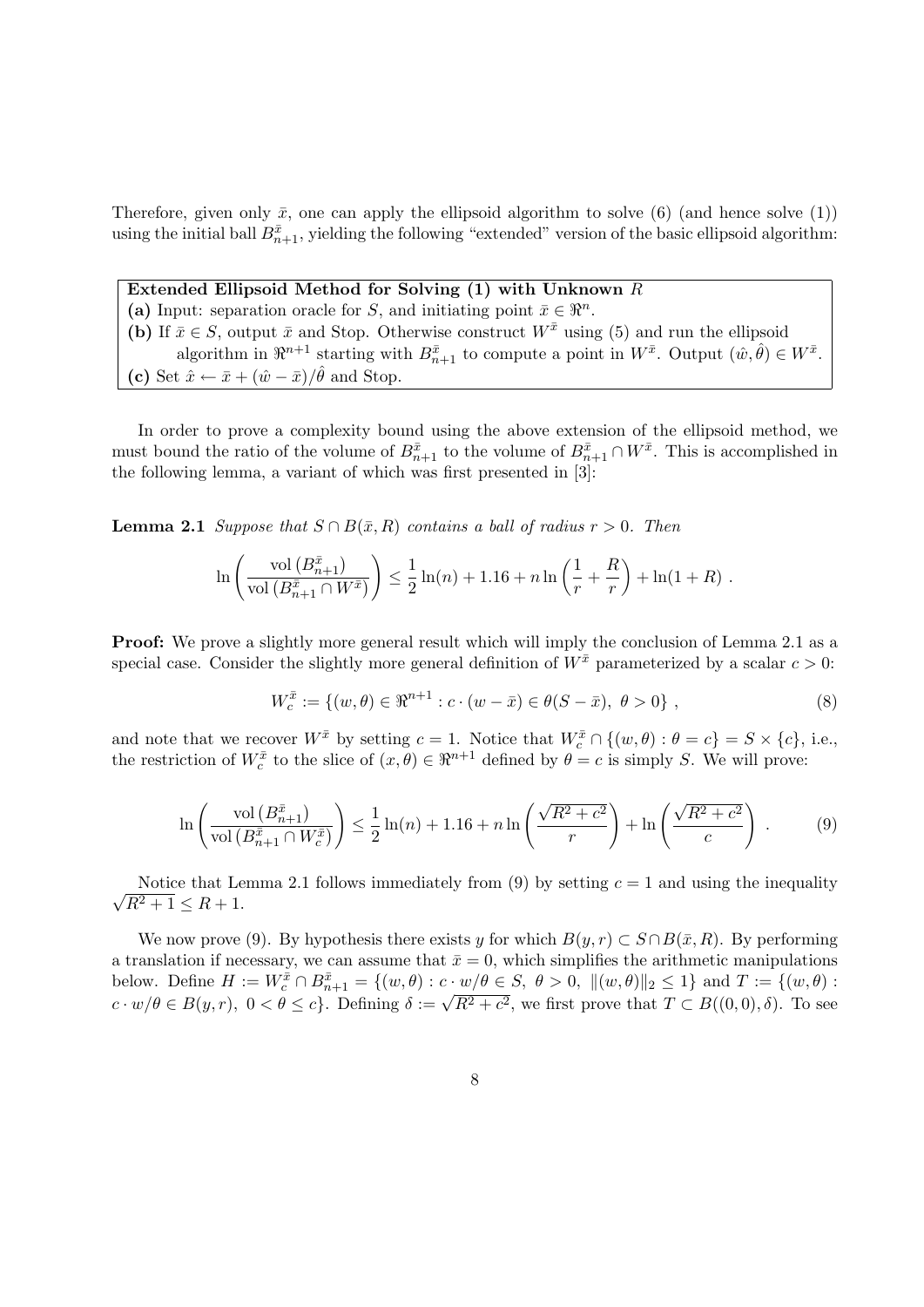why this is true, let  $(w, \theta) \in T$ , then

$$
\begin{array}{rcl}\n\|(w,\theta)\|_2 & = & \|(w - (\theta/c)y + (\theta/c)y, \theta)\|_2 \\
& = & \sqrt{\|(w - (\theta/c)y + (\theta/c)y\|_2^2 + \theta^2} \\
& \leq & \sqrt{\|\|(w - (\theta/c)y\|_2 + \|(\theta/c)y\|_2)^2 + \theta^2} \\
& \leq & \sqrt{((\theta/c)r + (\theta/c)\|y\|_2)^2 + \theta^2} \\
& \leq & (\theta/c)\sqrt{R^2 + c^2} \\
& \leq & \delta \,.\n\end{array}
$$

Here the second inequality follows since  $||(c/\theta)w-y|| \leq r$  for  $(w, \theta) \in T$ , the third inequality follows since  $B(y, r) \subset B(0, R)$ , and the last inequality follows since  $\theta \leq c$  for  $(w, \theta) \in T$ . This shows that  $T \subset B((0,0),\delta)$ . Therefore  $\delta^{-1}T \subset B((0,0),1)$  and hence  $\delta^{-1}T \subset H$ . It then follows that

$$
\text{Vol}(H) \ge \text{Vol}(\delta^{-1}T) = \left(\frac{1}{\delta}\right)^{n+1} \int_0^c v(n) \left(\frac{\theta r}{c}\right)^n d\theta = \left(\frac{v(n)r^n}{\delta^{n+1}c^n}\right) \left(\frac{\theta^{n+1}}{n+1}\right)\Big|_0^c = \frac{v(n)r^n c}{\delta^{n+1}(n+1)},
$$

where  $v(n)$  is the volume of the *n*-dimensional unit ball, see (4). Therefore

$$
\frac{\text{vol}\left(B_{n+1}^{\bar{x}}\right)}{\text{vol}\left(B_{n+1}^{\bar{x}} \cap W_c^{\bar{x}}\right)} = \frac{\text{vol}\left(B_{n+1}^{\bar{x}}\right)}{\text{vol}\left(H\right)} \le \frac{v(n+1)\delta^{n+1}(n+1)}{v(n)r^nc} = \frac{\Gamma(n/2+1)\pi^{(n+1)/2}\delta^{n+1}(n+1)}{\Gamma((n+1)/2+1)\pi^{n/2}r^nc}
$$

.

We bound the right-most term involving the ratio of two gamma function values using the following inequality for the gamma function, see [16]:

$$
\frac{\Gamma(x+1/2)}{\Gamma(x+1)} < \frac{1}{\sqrt{x+1/4}} \; .
$$

Using  $x = (n + 1)/2$  in the above yields

$$
\frac{\text{vol}(B_{n+1}^{\bar{x}})}{\text{vol}(B_{n+1}^{\bar{x}} \cap W_c^{\bar{x}})} \leq \left(\frac{1}{\sqrt{\frac{n+1}{2} + \frac{1}{4}}}\right) \frac{\pi^{(n+1)/2} \delta^{n+1}(n+1)}{\pi^{n/2} r^n c}
$$
\n
$$
= \frac{2(n+1)\sqrt{\pi}}{\sqrt{2n+3}} \left(\frac{\sqrt{R^2 + c^2}}{r}\right)^n \left(\frac{\sqrt{R^2 + c^2}}{c}\right)
$$
\n
$$
\leq 3.18 \cdot \sqrt{n} \left(\frac{\sqrt{R^2 + c^2}}{r}\right)^n \left(\frac{\sqrt{R^2 + c^2}}{c}\right),
$$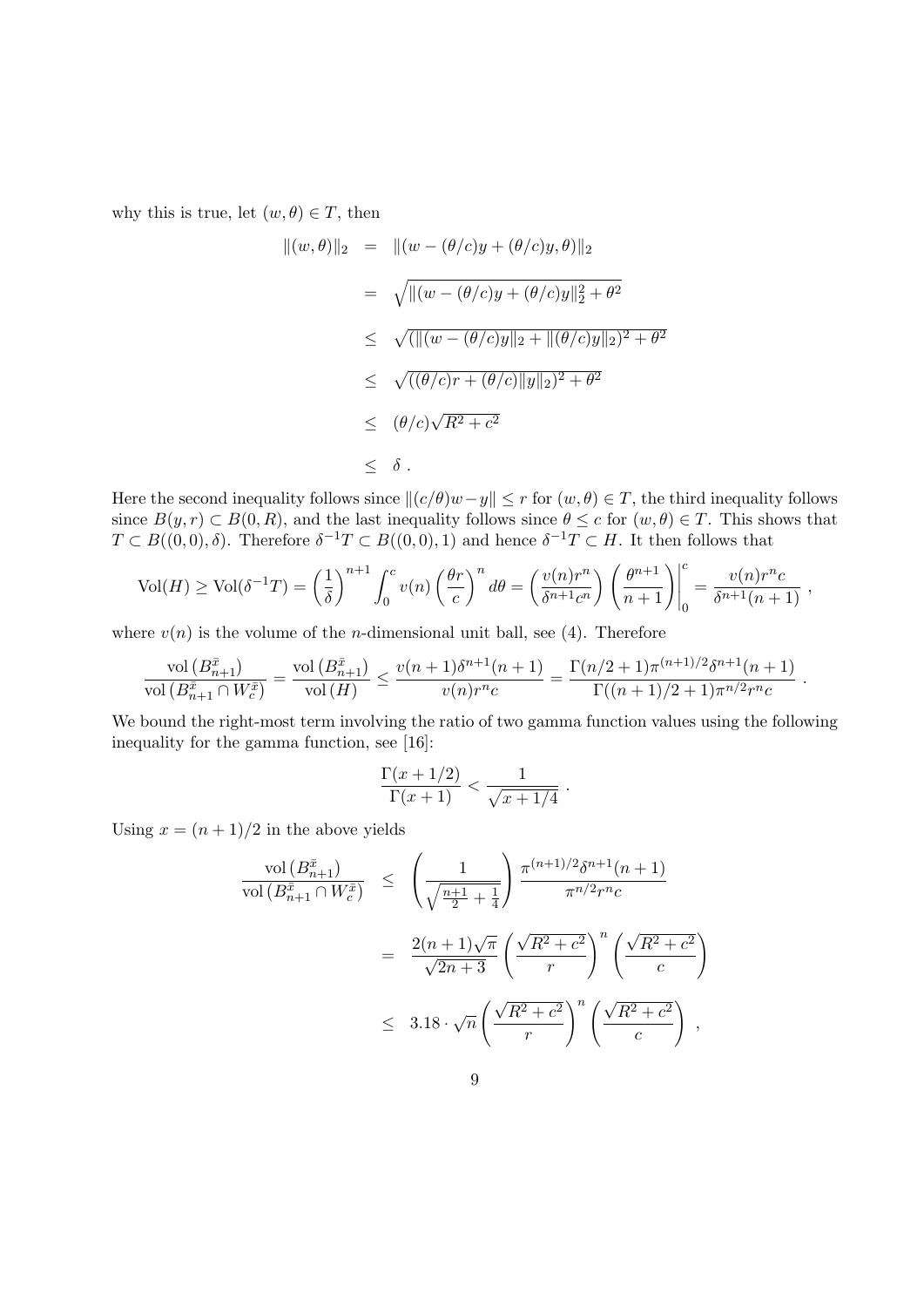where the last inequality follows from the observation that  $\frac{2(n+1)}{\sqrt{2n+1}}$  $\frac{2(n+1)}{n(2n+3)} \leq 4/$ √ 5 for  $n \geq 1$  since the left expression is decreasing in n for  $n \geq 1$ . Lastly, taking logarithms yields (9).

We acknowledge C. Roos [17] for several constructions used in the above proof. Lemma 2.1 yields the following complexity bound for solving (1) using the extended ellipsoid method:

**Theorem 2.2** Suppose that S is given via a separation oracle, that  $\bar{x} \in \mathbb{R}^n$  is given, and that the extended ellipsoid algorithm is applied to solve  $(1)$ . If R and r are positive scalars such that  $B(\bar{x}, R) \cap S$  contains a ball of radius r, then the algorithm will solve (6), and hence solve (1), in at most

$$
\[2(n+1)\left(\frac{1}{2}\ln(n) + 1.16 + n\ln\left(\frac{1}{r} + \frac{R}{r}\right) + \ln(1+R)\right)\]
$$

iterations, where each iteration makes one call of the separation oracle for S.

Proof: The iteration bound follows immediately from Lemma 2.1 and Theorem 2.1, noting that the dimension of the space containing  $W^{\bar{x}}$  is  $n+1$ .

Notice that this complexity bound requires only the specification of an initializing point  $\bar{x}$ , which one can think of as the "reference point." The condition "there exists  $R$  and  $r$  for which  $B(\bar{x}, R) \cap S$  contains a ball of radius r" is only existential; prior knowledge of any R, r, or bounds thereon are unnecessary. The complexity bound is monotone in three quantities, namely  $R/r$ , R, and  $1/r$ . While it is tempting to think that  $R/r$  will be the largest of these quantities, Examples 1.1 and 1.2 of Section 1 show that R or  $1/r$  might be the dominant quantity. It is also curious that among these three quantities, the complexity bound depends more weakly on  $R$  than on the other two quantities, roughly by a factor of n. We show in Section 3 that the dependence of the complexity bound on R and  $1/r$  (as well as on  $R/r$ ) cannot be removed. Therein we also show a weaker dependence on R than on  $R/r$ , but by a different factor than given above.

For a given point  $\bar{x}$ , we can say that S has favorable geometry relative to  $\bar{x}$  to the extent that there exist values R and r satisfying (3) for which  $R/r$ , R, and  $1/r$  are not too large. Put slightly differently, S has favorable geometry relative to  $\bar{x}$  if S contains a ball whose radius r is not too small and whose distance R from  $\bar{x}$  is not too large. Then Theorem 2.2 states that if S has favorable geometry relative to  $\bar{x}$ , then the extended ellipsoid algorithm will solve (1) relatively quickly. In Section 3 we study the converse of this statement.

Last of all, notice that the complexity bound in Theorem 2.2 is not scale-invariant, which seems unnatural at first glance. That is, one would expect if the units were changed so that both R and r were doubled, say, then the complexity bound would remain unchanged, but this is not the case. The reason for this has to do with the implicit choice of using  $c = 1$  in the "lift and conify" construction used to transform S to  $W_c^{\bar{x}} = W_1^{\bar{x}} = W^{\bar{x}}$  in the extended ellipsoid algorithm.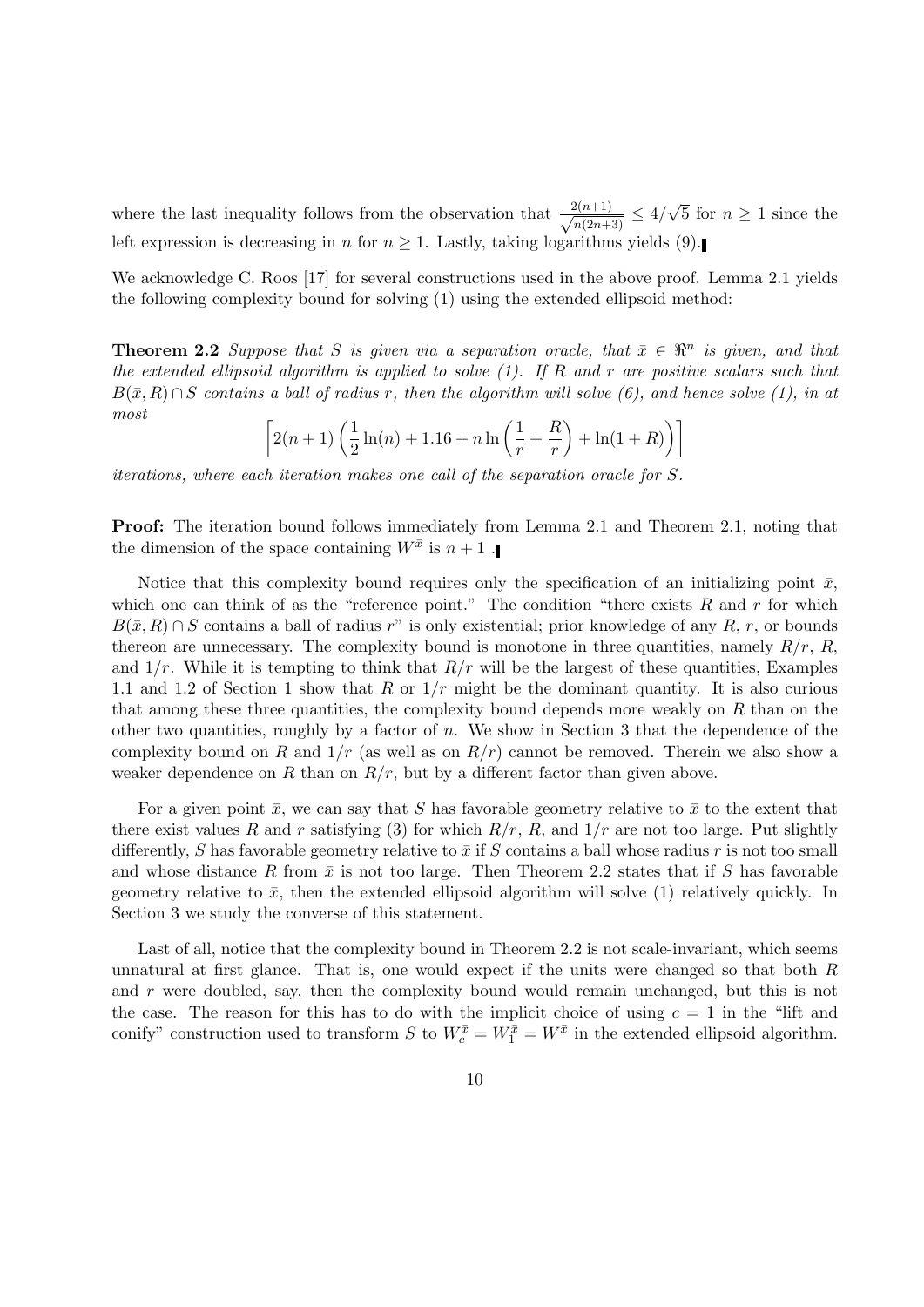Indeed, for a given value of  $c > 0$  we can implement the extended ellipsoid method described in Section 1, substituting  $W_c^{\bar{x}}$  for  $W_1^{\bar{x}} = W^{\bar{x}}$ . The specific choice of  $c = 1$  used in the description of the extended ellipsoid algorithm is somewhat arbitrary, but the choice of  $c$  must be given, i.e., "known" to the algorithm, so that the separation oracle for S can be converted to one for  $W_c^{\bar{x}}$ . If we change units so that R and r are doubled, then if we double the value of c from  $c = 1$  to  $c = 2$  it follows from (9) that the volume ratio bound and hence the complexity bound will remain unchanged; hence the extended ellipsoid method is scale-invariant if c is re-scaled together with R and r. Furthermore, it follows from (9) that if a value of R is known in advance for which (3) is true for some  $r > 0$ , then setting  $c = R$  in (9) yields a volume ratio bound of  $O(\ln(n) + n \ln(R/r))$ and hence an iteration complexity bound of  $O(n \ln(n) + n^2 \ln(R/r))$ , whose sole dependence on  $R/r$  (and whose independence of R and  $1/r$  separately) is consistent with the complexity bound in Corollary 2.1. However, it is precisely because R is not known that the dependence on R arises (even when  $R/r$  is  $O(1)$ ) in Lemma 2.1 and hence in the complexity bound of Theorem 2.2.

The ellipsoid algorithm belongs to a larger class of efficient volume-reducing separation-oracle based algorithms that includes the method of centers of gravity [8], the method of inscribed ellipsoids [7], and the method of volumetric centers [19], among others. Results analogous to Theorem 2.1 can be derived for these methods, for example for the method of centers of gravity the iteration complexity analogous to Theorem 2.1 is  $O(\ln(n)+n\ln(1/r+R/r)+\ln(1+R))$ . For a more thorough discussion of the complexity of volume-reducing cutting-plane methods, see [10].

## 3 Lower Bounds on Complexity of (1) for Separation Oracle Algorithms

Theorem 2.2 showed that favorable geometry implies favorable complexity: if  $R/r$ , R, and  $1/r$  are all small, then the ellipsoid algorithm (and many other algorithms) will compute a solution of (1) in a small number of iterations. In this subsection we study the converse question: does favorable complexity imply favorable geometry? A naive approach to this question is as follows: supposing that a separation-oracle based algorithm solves (1) in a low number of iterations, then prove that  $R/r$ , R, and  $1/r$  all must be small. This approach is obviously doomed to failure, as the algorithm could simply get lucky and compute a solution of (1) by accident at an early iteration, regardless of the values of  $R/r$ , R, and  $1/r$ . We therefore consider our algorithm applied not to a single instance of (1) but rather applied to all instances in certain collections of convex sets. For fixed values of  $\bar{x}, R$ , and r, let  $\mathcal{S}^{\bar{x},r,R}$  denote the collection of convex sets  $S \subset \mathbb{R}^n$  whose intersection with  $B(\bar{x}, R)$ contains a ball of radius  $r$ , namely:

 $\mathcal{S}^{\bar{x},r,R} = \{ S \subset \mathbb{R}^n : S \text{ is convex and satisfies } (3) \}$ .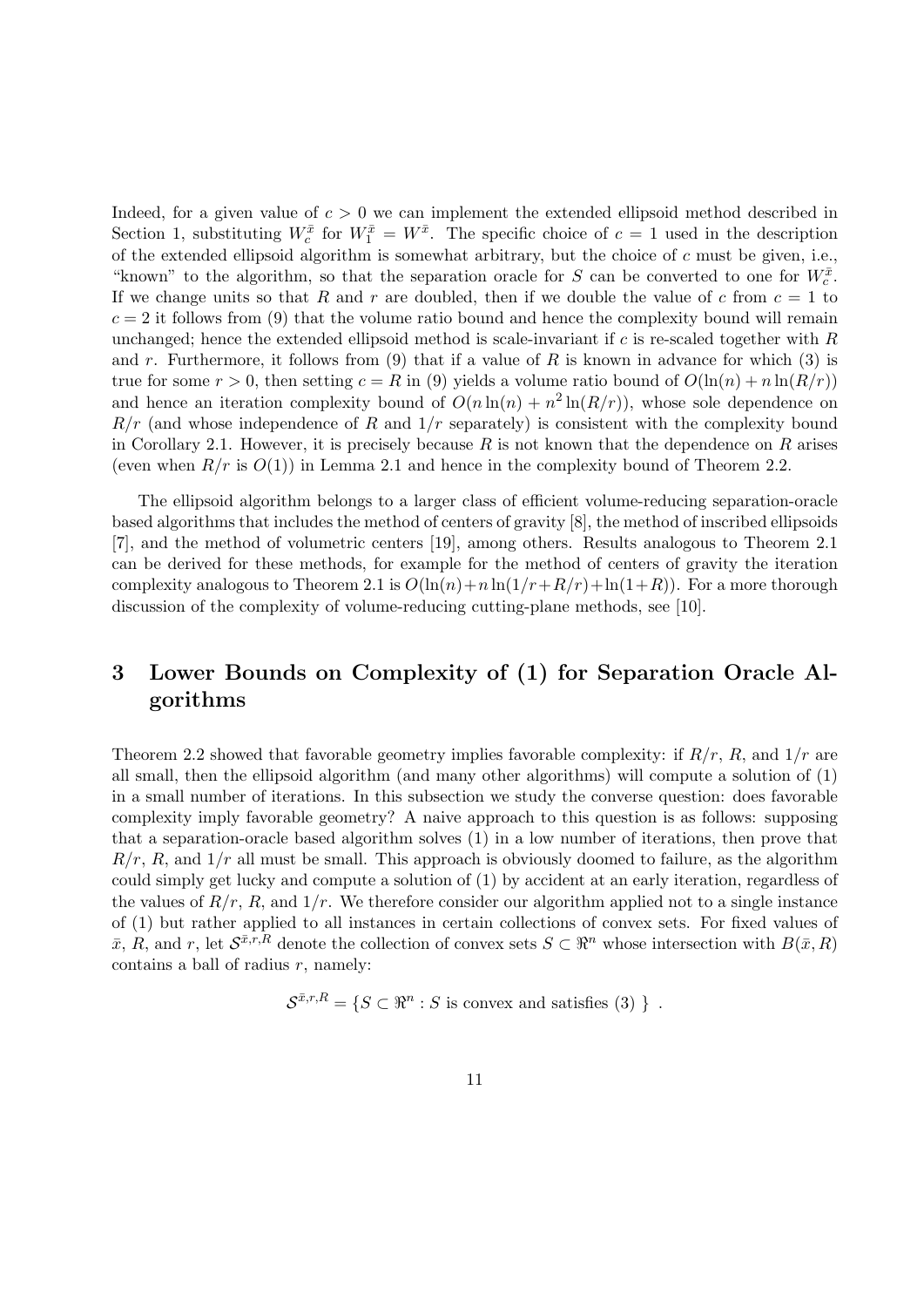Now consider a (separation-oracle based) algorithm  $\mathcal M$  for solving instances of (1). (For a precise definition of a separation-oracle based algorithm see [12]; an intuitive notion of this type of algorithm is sufficient for our purposes.) An instance is a given convex set  $S$ , or more precisely, a separation oracle for the convex set S. Now suppose we fix  $\bar{x}$ , R, and r, and restrict our instances to (separation oracles for) sets S in the collection  $\mathcal{S}^{\bar{x},r,R}$ . Let  $N^{\bar{x},r,R}(\mathcal{M})$  denote the computational complexity of algorithm M over all instances  $S \in \mathcal{S}^{\bar{x},r,R}$ . That is,  $N^{\bar{x},r,R}(\mathcal{M})$  is the maximum number of oracle calls it takes the algorithm  $M$  to solve (1) over all (separation oracles for) sets  $S$  in the collection  $S^{\bar{x},r,R}$ . Our first lower bound result is as follows:

**Theorem 3.1** For any fixed  $\bar{x}$ , R, and r satisfying  $R \ge r > 0$ , let M be any separation-oracle based algorithm applied over the collection of sets  $S^{\bar{x},r,R}$ . Then

$$
N^{\bar{x},r,R}(\mathcal{M}) \ge \left\lfloor \log_2\left(\frac{R}{r}\right) - 1 \right\rfloor .
$$

Proof: We use a type of argument used extensively in [12] that works by constructing output of a separation oracle for a particular set  $\bar{S} \in \mathcal{S}^{\bar{x},r,R}$  for which the algorithm makes at least  $\log_2\left(\frac{R}{r}\right)$  $\left(\frac{R}{r}\right) - 1$  oracle calls. Without loss of generality we presume that  $\bar{x} = 0$ , which will lead to simpler arithmetic in the proof. Let  $x^1$  be the first point used to query the separation oracle. (This point is generated by the algorithm independent of any information from the separation oracle or, equivalently, the set in question.) Let  $L_0 = -R$  and  $U_0 = R$ . If  $(x^1)_1 \leq \frac{L_0 + U_0}{2}$ , the oracle will return " $x^1 \notin \overline{S}$ " together with the separating halfspace  $H^{++} := \{x \in \mathbb{R}^n : x_1 > \frac{L_0 + U_0}{2}\}$ for which  $\overline{S} \subset H^{++}$ . Henceforth in this proof and other proofs we simply denote this as " $\overline{S} \subset$  $\{x \in \Re^n : x_1 > \frac{L_0+U_0}{2}\}$ ." If instead  $(x^1)_1 > \frac{L_0+U_0}{2}$ , the oracle will return " $x^1 \notin \overline{S}$ " together with " $\overline{S} \subset \{x \in \mathbb{R}^n : x_1 \leq \frac{L_0 + U_0}{2}\}$ ." In the first case we will define  $L_1 := \frac{L_0 + U_0}{2}$  and  $U_1 := U_0$ , whereas in the second case we define  $L_1 := L_0$  and  $U_1 := \frac{L_0 + U_0}{2}$ . We will construct the output of the separation oracle in subsequent iterations in a manner that generalizes the above logic. After k oracle calls we will have two scalar values  $L_k$  and  $U_k$  satisfying  $L_k < U_k$ , and the algorithm will have generated  $x^1, \ldots, x^k$  for which the oracle has responded " $x^i \notin \overline{S}$ " together with separating halfspaces of the form " $\bar{S} \subset \{x \in \Re^n : x_1 > \text{ (or } \lt \text{)} \frac{L_{i-1}+U_{i-1}}{2}$  $\frac{+U_{i-1}}{2}$ " (depending on the position of  $(x^{i})_1$ ) for  $i = 1, ..., k$ . The algorithm will next generate  $\bar{x}^{k+1}$  and query the oracle with this point. If  $(x^{k+1})_1 \leq \frac{L_k + U_k}{2}$ , the oracle will return " $x^{k+1} \notin \overline{S}$ " together with the separating halfspace  $\mathbb{E}^s \subseteq \{x \in \Re^n : x_{k+1} > \frac{L_k + U_k}{2}\}$ ." If instead  $(x^{k+1})_1 > \frac{L_k + U_k}{2}$ , the oracle will return " $x^{k+1} \notin \overline{S}$ " together with the separating halfspace " $\bar{S} \subset \{x \in \Re^n : x_1 \leq \frac{L_k+U_k}{2}\}.$ " In the first case we will 2 define  $L_{k+1} := L_k + U_k$  and  $U_{k+1} := U_k$ , whereas in the second case we define  $L_{k+1} := L_k$  and  $U_{k+1} := \frac{L_k + U_k}{2}$ . We proceed inductively until the algorithm has made  $K = \lfloor \log_2(R/r) - 1 \rfloor$  oracle calls (iterations) and we have generated a (monotone increasing) sequence  $\{L_i\}_{i=0}^K$  and a (monotone decreasing) sequence  $\{U_i\}_{i=0}^K$  according to the above rules.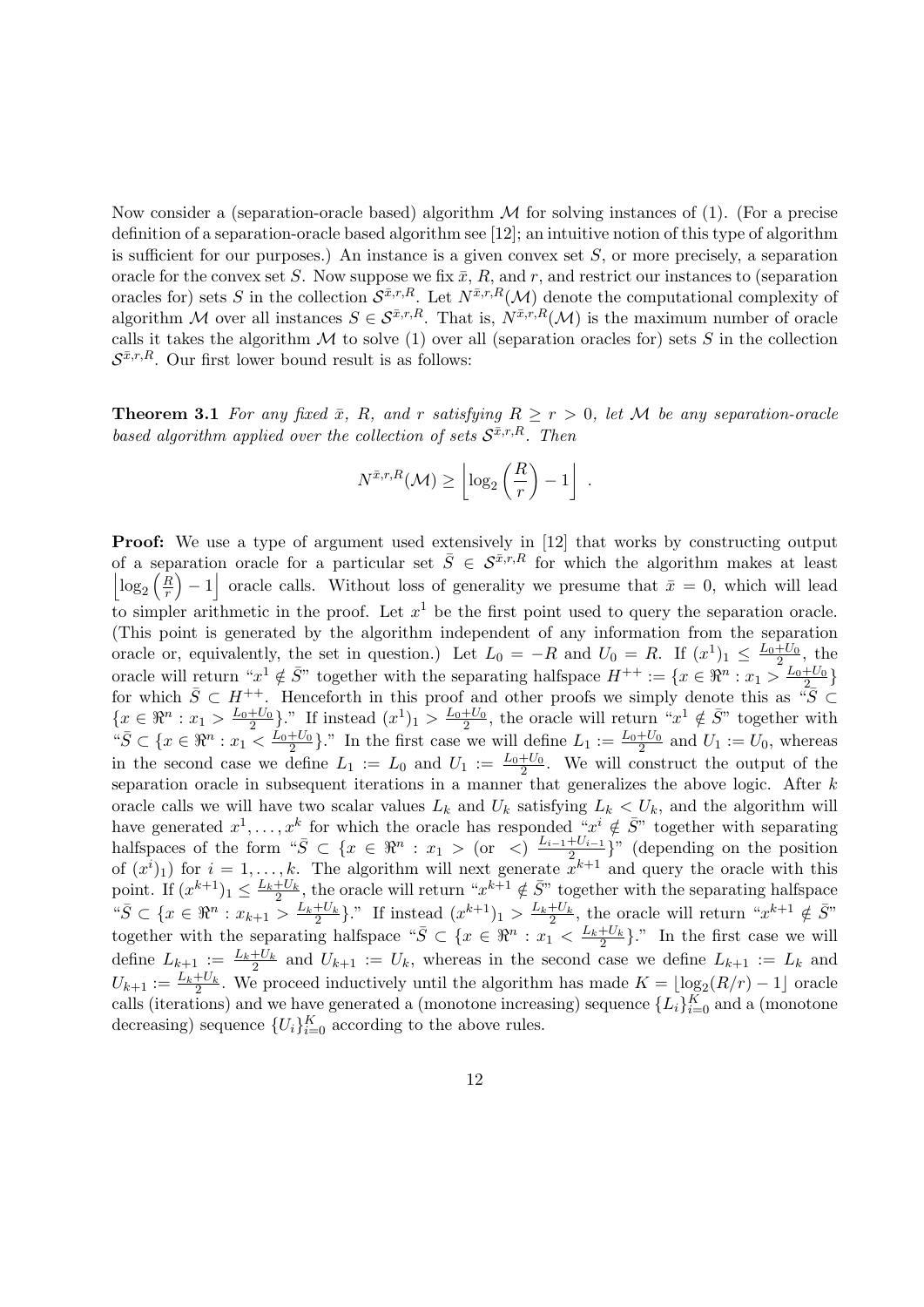Now define

$$
\bar{S} = \{x \in \mathbb{R}^n : ||x|| \le R, \ L_K + \delta \le x_1 \le U_K - \delta\}
$$

where  $\delta := R \cdot 2^{-(K+1)}$ . Then it follows that the separating hyperplanes generated from the oracle calls are consistent with the instance  $\bar{S}$ . We first argue that the points  $x^1, \ldots, x^K \notin \bar{S}$ . To see this define  $C^i := \{x \in \mathbb{R}^n : ||x|| \leq R \text{ and } L_i + \delta \leq x_1 \leq U_i - \delta\}$  for  $i = 1, ..., K$ . Then it follows that  $x^i \notin C^i$  and  $\overline{S} \subset C^K \subset \cdots \subset C^2 \subset C^1$ , therefore  $x^i \notin \overline{S}$  for  $i = 1, \ldots, K$ . We claim that  $\overline{S} \in \mathcal{S}^{\overline{x}, r, R}$ . Notice trivially that  $\bar{S} \subset B(\bar{x}, R)$  (recall that  $\bar{x} = 0$ ), so it remains to prove that  $\bar{S}$  contains a ball of radius r. To see this, notice that  $U_i - L_i = 2R2^{-i}$  for all  $i = 0, ..., K$ , and observe that the upper/lower bounds on the first coordinate of points in  $\overline{S}$  satisfy:

$$
\frac{U_K - \delta - (L_K + \delta)}{2} = \frac{U_K - L_K}{2} - R \cdot 2^{-(K+1)} = R \cdot 2^{-(K)} - R \cdot 2^{-(K+1)} = R \cdot 2^{-(K+1)} \ge r,
$$

from which it easily follows that  $B(y, r) \subset \overline{S}$  for  $y = \frac{U_K + L_K}{2}(1, 0, \ldots, 0)$ . Hence  $\overline{S} \in \mathcal{S}^{\overline{x}, r, R}$  and by construction,  $x^{i} \notin \overline{S}$ ,  $i = 1, ..., K$ . Therefore the algorithm makes at least K oracle calls, proving the result.

The general technique used in the above proof (and which will also be used to prove the other two lower bound theorems in this section) was borrowed from [12]. Notice that it involves inductively using the output of the given algorithm  $\mathcal M$  to create a "resisting (separation) oracle" for a particular (algorithm dependent) set  $\bar{S} \in \mathcal{S}^{\bar{x},r,R}$ , in such a way that the algorithm must make at least a certain number of oracle calls. (The appelation "resisting oracle" was aptly introduced by Nesterov in [13].) In the above proof, which is essentially unidimensional, the resisting oracle is constructed in such a way that for at least K oracle calls, the algorithm  $\mathcal M$  generates points  $x^i$  which are not contained in the instance  $\overline{S}$ . This approach will be modified in the proofs of the two additional lower bounds of Theorems 3.2 and 3.3.

The method of centers of gravity [8] can be shown to achieve the lower bound in Theorem 3.1; the proof of this result can be gleaned from similar arguments in [12].

We next show that the lower bound complexity also depends monotonically on  $R$  even when  $R/r$  is bounded above by a constant. Analogous to the family of sets  $\mathcal{S}^{\bar{x},r,R}$ , we will need a suitable family of (separation oracles for) convex sets that will serve as instances for applying any algorithm M to solve (1). For fixed values of  $\bar{x}$ , R, and aspect ratio bound A, let  $\mathcal{T}^{\bar{x},R,A}$  denote the collection of convex sets  $S \subset \mathbb{R}^n$  that satisfy:

(i) there exists  $\bar{R}$  and  $\bar{r}$  for which  $B(\bar{x}, \bar{R}) \cap S$  contains a ball of radius  $\bar{r}$ ,

- (ii)  $\bar{R} \leq R$ , and
- (iii)  $R/\bar{r} \leq A$ .

For a given separation-oracle based algorithm  $\mathcal{M}$ , let  $N^{\bar{x},R,A}(\mathcal{M})$  denote the computational complexity of algorithm M over all instances  $S \in \mathcal{T}^{\bar{x},R,A}$ . That is,  $N^{\bar{x},R,A}(\mathcal{M})$  is the maximum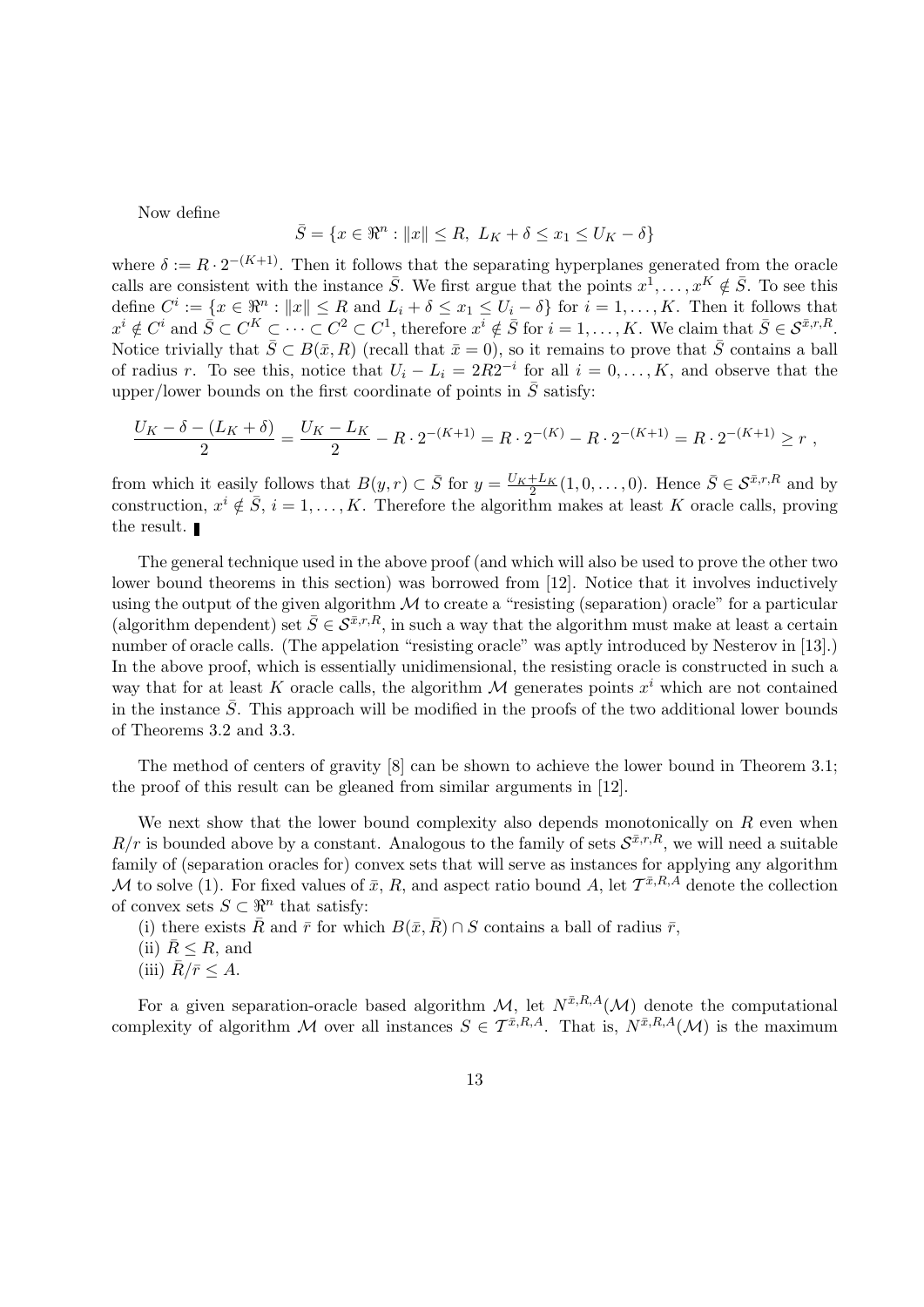number of oracle calls it takes the algorithm  $\mathcal M$  to solve (1) over all (separation oracles for) sets S in the collection  $\mathcal{T}^{\bar{x},R,A}$ . We have:

**Theorem 3.2** For any fixed  $\bar{x}$ , R, and A satisfying  $R \ge 1$  and  $A \ge 4$ , let M be any separationoracle based algorithm applied over the collection of sets  $\mathcal{T}^{\bar{x},R,A}$ . Then

$$
N^{\bar{x},R,A}(\mathcal{M}) \geq \lfloor \log_2 \log_2 (R+1) \rfloor .
$$

We offer the following interpretation of this theorem before proving it. For any given algorithm M, there exists a (separation oracle for a) convex set  $\bar{S} \in \mathcal{T}^{\bar{x},R,A}$  for which the iteration complexity of the algorithm grows at least as  $\log_2 \log_2(R)$ , independent of  $1/r$  or the aspect ratio A of  $\bar{S}$ , provided that  $R \geq 1$  and  $A \geq 4$ .

Proof: The proof uses ideas communicated privately from Nemirovsky [11], and constructs a resisting oracle for a particular set  $\bar{S} \in \mathcal{T}^{\bar{x},R,A}$ . However, unlike the "binary evasion" strategy used to prove Theorem 3.1, in this proof the evasion takes place on an exponential scale, using intervals of the form  $[2^{L_i}, 2^{U_i}]$  as opposed to  $[L_i, U_i]$ . Without loss of generality we presume that  $\bar{x} = e^1 :=$  $(1,0,\ldots,0)$ , which will lead to simpler arithmetic in the proof. Let  $x^1$  be the first point used to query the separation oracle. (This point is generated by the algorithm independent of any information from the separation oracle or, equivalently, the set in question.) Let  $K = \lfloor \log_2 \log_2(1 + R) \rfloor$ , and define  $L_0 = 0$  and  $U_0 = 2^K$ . We will construct the separation oracle inductively as follows. If  $(x^1)_1 \leq 2^{\frac{L_0+U_0}{2}}$ , the oracle will return " $x^1 \notin \overline{S}$ " together with the separating halfspace " $\overline{S} \subset \{x \in S\}$ "  $\Re^n: x_1 > 2^{\frac{L_0+U_0}{2}}$ ." If instead  $(x^1)_1 > 2^{\frac{L_0+U_0}{2}}$ , the oracle will return " $x^1 \notin \overline{S}$ " together with the separating halfspace " $\bar{S} \subset \{x \in \Re^n : x_1 < 2^{\frac{L_0 + U_0}{2}}\}$ ." In the first case we will define  $L_1 := \frac{L_0 + U_0}{2}$ and  $U_1 := U_0$ , whereas in the second case we define  $L_1 := L_0$  and  $U_1 := \frac{L_0 + U_0}{2}$ . On subsequent iterations we will construct the output of the separation oracle in a manner that generalizes the above logic. After k oracle calls we will have two scalar values  $L_k$  and  $U_k$  satisfying  $L_k \le U_k$ , and the algorithm will have generated  $x^1, \ldots, x^k$  for which the oracle has responded " $x^i \notin \overline{S}$ " together with separating halfspaces of the form " $\bar{S} \subset \{x \in \Re^n : x_1 > \text{(or } <) 2^{\frac{L_{i-1}+U_{i-1}}{2}}\}$ " (depending on the position of  $(x^{i})_1$ ) for  $i = 1, ..., k$ . The algorithm will next generate  $x^{k+1}$  and query the oracle with this point. If  $(x^{k+1})_1 \leq 2^{\frac{L_k+U_k}{2}}$ , the oracle will return " $x^{k+1} \notin \overline{S}$ " together with the separating halfspace " $\bar{S} \subset \{x \in \Re^n : x_{k+1} > 2^{\frac{L_k+U_k}{2}}\}$ ." If instead  $(x^{k+1})_1 > 2^{\frac{L_k+U_k}{2}}$ , the oracle will return " $x^{k+1} \notin \bar{S}$ " together with the separating halfspace " $\bar{S} \subset \{x \in \Re^n : x_1 < 2^{\frac{L_k+U_k}{2}}\}$ ." In the first case we will define  $L_{k+1} := \frac{L_k+U_k}{2}$  and  $U_{k+1} := U_k$ , whereas in the second case we define  $L_{k+1} := L_k$  and  $U_{k+1} := \frac{L_k + U_k}{2}$ . We proceed iteratively until the algorithm has made K oracle calls (iterations) and we have generated a (monotone increasing) sequence  ${L_i}_{i=0}^K$  and a (monotone decreasing) sequence  $\{U_i\}_{i=0}^K$  according to the above rules.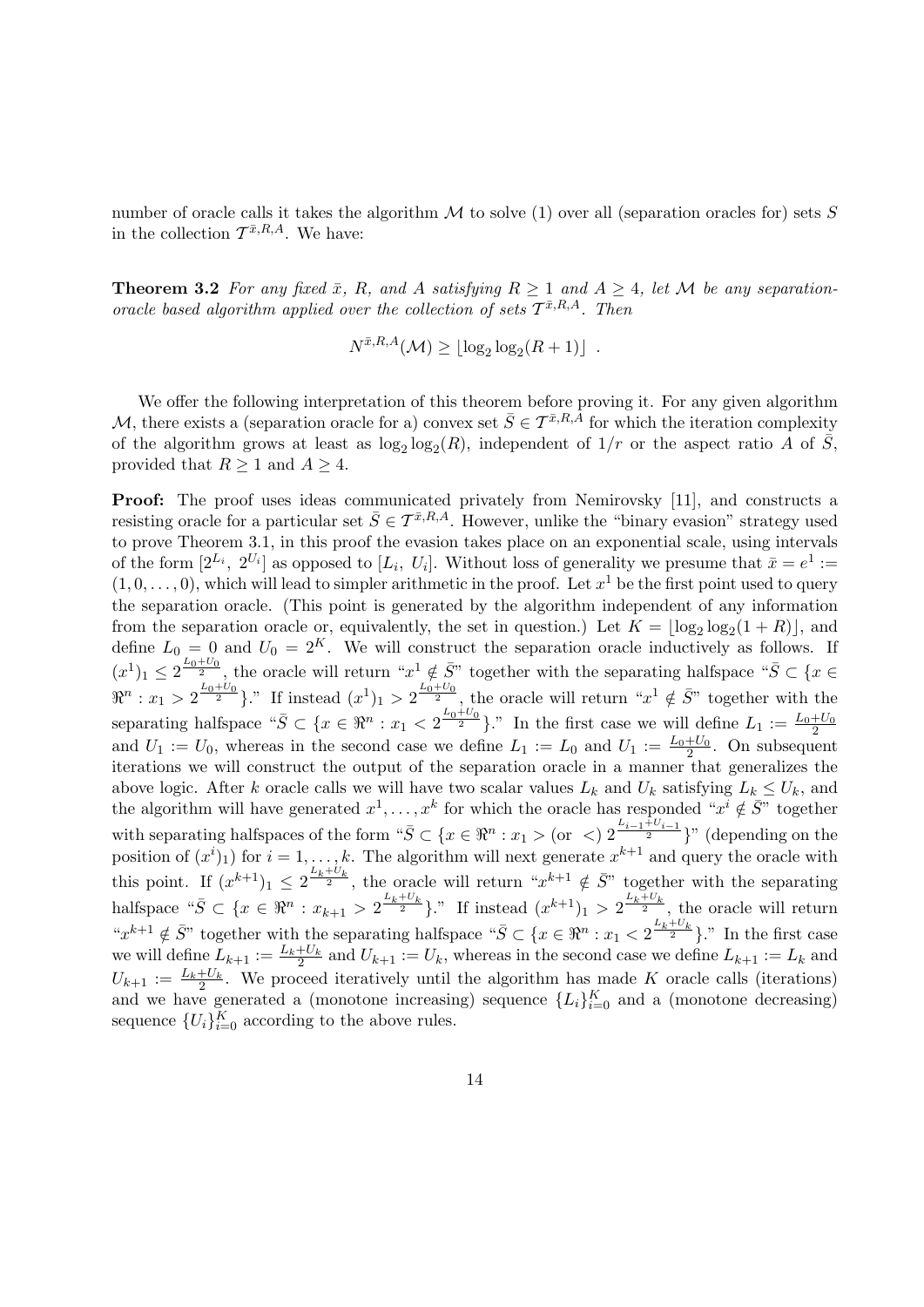Now define the following objects:

$$
\delta := 1/4 \qquad \qquad \bar{r} := \frac{2^{U_K} - 2^{L_K}}{2} - \delta \qquad \qquad \bar{R} := 2^{U_K} - 1
$$
  

$$
\bar{y} := \frac{2^{L_K} + 2^{U_K}}{2} e^1 \qquad \bar{S} := \{x \in \Re^n : ||x - \bar{y}|| \le \bar{r}\}.
$$

Then it follows that the separating hyperplanes that were the output after each oracle are consistent with the instance  $\bar{S}$ . We first argue that the points  $x^1, \ldots, x^K \notin \bar{S}$ . To see this define  $C^i := \{x \in$  $\mathbb{R}^n: 2^{L_i} + \delta \leq x_1 \leq 2^{U_i} - \delta$  for  $i = 1, ..., K$ . Then it follows that  $x^i \notin C^i$  and  $\overline{S} \subset C^K \subset \cdots \subset$  $C^2 \subset C^1$ , therefore  $x^i \notin \overline{S}$  for  $i = 1, \ldots, K$ .

We claim that  $\bar{S} \in \mathcal{T}^{\bar{x},R,A}$ . We first prove that  $\bar{S} \subset B(\bar{x}, \bar{R}) \subset B(\bar{x}, R)$ . Indeed, let  $x \in \bar{S}$ , then noticing that  $U_i - L_i = 2^{K-i}$  for all  $i = 0, ..., K$  whereby  $U_K - L_K = 1$ , and we have:

$$
||x-\bar{x}|| \le ||x-\bar{y}|| + ||\bar{y}-\bar{x}|| \le \bar{r} + \frac{2^{L_K} + 2^{U_K}}{2} - 1 = 2^{U_K} - \delta - 1 < \bar{R} \le 2^{U_0} - 1 = 2^{2^K} - 1 \le R + 1 - 1 = R \,,
$$

thus showing that  $x \in B(\bar{x}, \bar{R}) \subset B(\bar{x}, R)$  and proving this first part of the claim.

We complete the proof by showing that  $\bar{R}/\bar{r} \leq A$ . First observe:

$$
\bar{r} = \frac{2^{U_K} - 2^{L_K}}{2} - \delta = \frac{2^{L_K + 1} - 2^{L_K}}{2} - \delta = \frac{2^{L_K}}{2} - 1/4 \ge \frac{2^{L_0}}{2} - 1/4 = \frac{1}{2} - \delta = 1/4,
$$

from which it follows that:

$$
\frac{\bar{R}}{\bar{r}} = \frac{2^{U_K} - 1}{\frac{2^{U_K} - 2^{L_K}}{2} - \delta} = \frac{2^{L_K + 1} - 1}{2^{L_K - 1} - \delta} = \frac{2^{L_K + 1} - 1}{2^{L_K - 1} - 1/4} = 4 \le A.
$$

Hence  $\bar{S} \in \mathcal{T}^{\bar{x},R,A}$  and by construction,  $x^i \notin \bar{S}$ ,  $i = 1, \ldots, K$ . Therefore the algorithm makes at least K oracle calls, proving the result.

**Remark 3.1** Note in the proof of Theorem 3.2 that the instance  $\overline{S}$  constructed in the proof has an aspect ratio bounded above by 4, and also satisfies  $\bar{r} \geq 1/4$ . Therefore we could equivalently re-phrase Theorem 3.2 to state that  $A = 4$  rather than  $A > 4$ .

Last of all, we show that the lower bound complexity also depends monotonically on  $1/r$  even when  $R/r$  is small. Analogous to the family of sets  $\mathcal{T}^{\bar{x},R,A}$ , we will need a suitable family of (separation oracles for) convex sets that will serve as instances for applying any algorithm  $\mathcal M$  to solve (1). For fixed values of  $\bar{x}$ , r, and aspect ratio bound A, let  $\mathcal{U}^{\bar{x},r,A}$  denote the collection of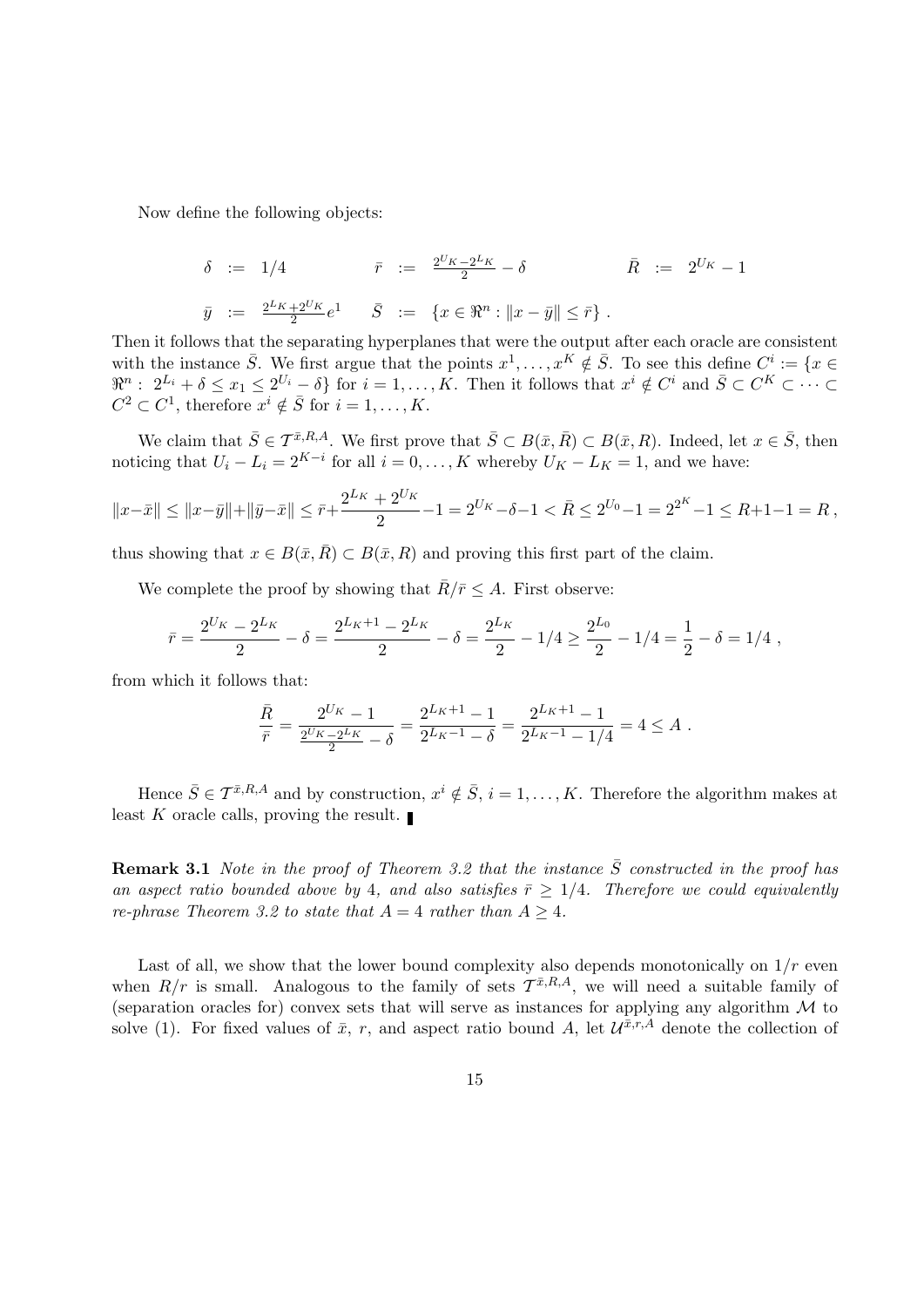convex sets  $S \subset \mathbb{R}^n$  that satisfy:

(i) there exists  $\bar{R}$  and  $\bar{r}$  for which  $B(\bar{x}, \bar{R}) \cap S$  contains a ball of radius  $\bar{r}$ ,

(ii)  $\bar{r} \geq r$ , and

(iii)  $\bar{R}/\bar{r} \leq A$ .

For a given separation-oracle based algorithm  $\mathcal{M}$ , let  $N^{\bar{x},r,A}(\mathcal{M})$  denote the computational complexity of algorithm M over all instances  $S \in \mathcal{U}^{\bar{x},r,A}$ . That is,  $N^{\bar{x},r,A}(\mathcal{M})$  is the maximum number of oracle calls it takes the algorithm  $M$  to solve (1) over all (separation oracles for) sets  $S$ in the collection  $\mathcal{U}^{\bar{x},r,A}$ . We have:

**Theorem 3.3** For any fixed  $\bar{x}$ , r, and A satisfying  $0 < r < 1/4$ , and  $A \geq 4$ , let M be any separation-oracle based algorithm applied over the collection of sets  $\mathcal{U}^{\bar{x},r,A}$ . Then

$$
N^{\bar{x},r,A}(\mathcal{M}) \ge \left\lfloor \log_2 \log_2 \left(\frac{1}{4r}\right) \right\rfloor .
$$

We offer the following interpretation of this theorem before proving it. For any given algorithm M, there exists a (separation oracle for a) convex set  $\bar{S} \in \mathcal{U}^{\bar{x},r,A}$  for which the iteration complexity of the algorithm grows at least as  $\log_2 \log_2(1/r)$ , independent of R or the aspect ratio A of  $\overline{S}$ , provided that  $r < 1/4$  and  $A \geq 4$ .

**Proof:** The proof is similar in structure to that of Theorem 3.2, except that instead of exponentially scaled intervals  $[2^{L_i}, 2^{U_i}]$  we use inverse exponentially scaled intervals  $[2^{-L_i}, 2^{-U_i}]$ , and some other arithmetic is different as well. Let  $K = \lfloor \log_2 \log_2(1/(4r)) \rfloor$ ,  $L_0 := 2^K$ ,  $U_0 := 0$ , and without loss of generality we presume that  $\bar{x} = (1/2)^{L_0} e^1$ , which will lead to simpler arithmetic in the proof.

Let  $x<sup>1</sup>$  be the first point used to query the separation oracle. (This point is generated by the algorithm independent of any information from the separation oracle or, equivalently, the set in question.) We will construct the separation oracle inductively as follows. If  $(x^1)_1 \leq (1/2)^{\frac{L_0+U_0}{2}}$ , the oracle will return " $x^1 \notin \bar{S}$ " together with the separating halfspace " $\bar{S} \subset \{x \in \Re^n : x_1 >$  $(1/2)^{\frac{L_0+U_0}{2}}$ ." If instead  $(x^1)_1 > (1/2)^{\frac{L_0+U_0}{2}}$ , the oracle will return " $x^1 \notin \overline{S}$ " together with the separating halfspace " $\bar{S} \subset \{x \in \Re^n : x_1 < (1/2)^{\frac{L_0 + U_0}{2}}\}$ ." In the first case we will define  $L_1 := \frac{L_0 + U_0}{2}$ and  $U_1 := U_0$ , whereas in the second case we define  $L_1 := L_0$  and  $U_1 := \frac{L_0 + U_0}{2}$ . On subsequent iterations we will construct the output of the separation oracle in a manner that generalizes the above logic. After k oracle calls we will have two scalar values  $L_k$  and  $U_k$  satisfying  $L_k > U_k$ , and the algorithm will have generated  $x^1, \ldots, x^k$  for which the oracle has responded " $x^i \notin \overline{S}$ " together with separating halfspaces of the form " $\bar{S} \subset \{x \in \Re^n : x_1 > (or \leq x_1)^{\frac{L_{i-1}+U_{i-1}}{2}}\}$ " (depending on the position of  $(x^{i})_1$  for  $i = 1, ..., k$ . The algorithm will next generate  $x^{k+1}$  and query the oracle with this point. If  $(x^{k+1})_1 \leq (1/2)^{\frac{L_k+U_k}{2}}$ , the oracle will return " $x^{k+1} \notin \bar{S}$ " together with the separating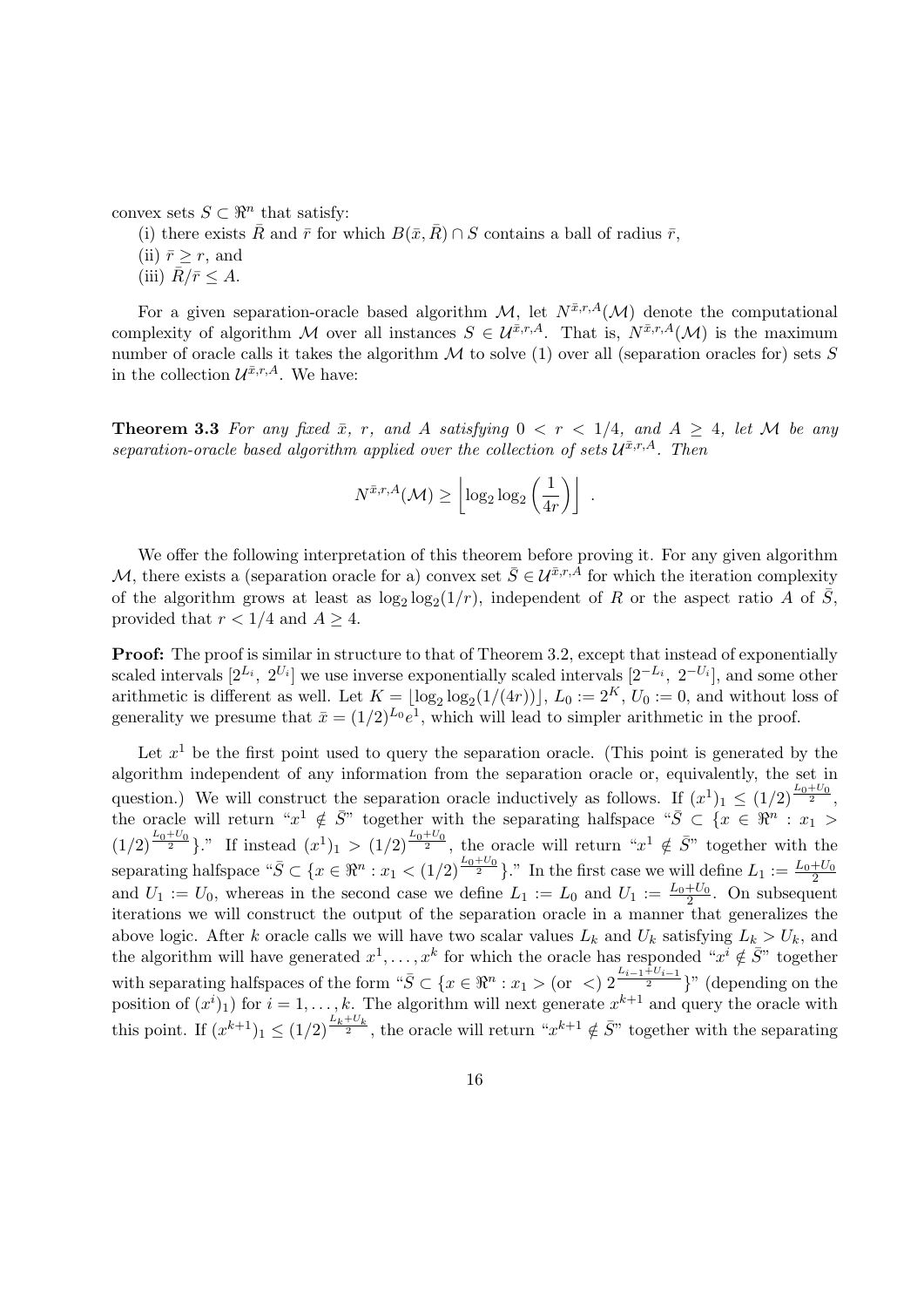halfspace " $\bar{S} \subset \{x \in \Re^n : x_{k+1} > (1/2)^{\frac{L_k + U_k}{2}}\}$ ." If instead  $(x^{k+1})_1 > (1/2)^{\frac{L_k + U_k}{2}}$ , the oracle will return " $x^{k+1} \notin \overline{S}$ " together with the separating halfspace " $\overline{S} \subset \{x \in \Re^n : x_1 \leq (1/2)^{\frac{L_k+U_k}{2}}\}$ ." In the first case we will define  $L_{k+1} := L_{k} + U_{k}$  and  $U_{k+1} := U_{k}$ , whereas in the second case we define  $L_{k+1} := L_k$  and  $U_{k+1} := \frac{L_k + U_k}{2}$ . We proceed iteratively until the algorithm has made K oracle calls (iterations) and we have generated a (monotone decreasing) sequence  $\{L_i\}_{i=0}^K$  and a (monotone increasing) sequence  $\{U_i\}_{i=0}^K$  according to the above rules.

Now define the following objects:

$$
\delta := \min\left\{\frac{1}{4}\left(\frac{1}{2}\right)^{L_0}, r\right\} \qquad \bar{r} := \frac{(1/2)^{U_K} - (1/2)^{L_K}}{2} - \delta \qquad \bar{R} := (1/2)^{U_K} - (1/2)^{L_0}
$$
  

$$
\bar{y} := \frac{(1/2)^{L_K} + (1/2)^{U_K}}{2}e^1 \qquad \bar{S} := \left\{x \in \Re^n : ||x - \bar{y}|| \le \bar{r}\right\}.
$$

Then it follows that the separating hyperplanes that were the output after each oracle are consistent with the instance  $\bar{S}$ . Note that  $\bar{R} > 0$ ; to see this observe that  $L_i - U_i = 2^{K-i}$  for all  $i = 0, \ldots, K$ , whereby  $L_K - U_K = 1$  and:

$$
\bar{R} = \left(\frac{1}{2}\right)^{L_K - 1} - \left(\frac{1}{2}\right)^{L_0} = \left(\frac{1}{2}\right)^{L_K} \left(2 - \left(\frac{1}{2}\right)^{L_0 - L_K}\right) > 0.
$$

We first argue that the points  $x^1, \ldots, x^K \notin \overline{S}$ . To see this define  $C^i := \{x \in \Re^n : (1/2)^{L_i} + \delta \leq \overline{S} \}$  $x_1 \leq (1/2)^{U_i} - \delta$  for  $i = 1, ..., K$ . Then it follows that  $x^i \notin C^i$  and  $\overline{S} \subset C^K \subset \cdots \subset C^2 \subset C^1$ , therefore  $x^i \notin \overline{S}$  for  $i = 1, ..., K$ .

We claim that  $\bar{S} \in \mathcal{U}^{\bar{x},r,A}$ . We first prove that  $\bar{S} \subset B(\bar{x}, \bar{R})$ . Indeed, let  $x \in \bar{S}$ , then we have:

$$
||x - \bar{x}|| \le ||x - \bar{y}|| + ||\bar{y} - \bar{x}|| \le \bar{r} + \frac{(1/2)^{L_K} + (1/2)^{U_K}}{2} - (1/2)^{L_0} = (1/2)^{U_K} - (1/2)^{L_0} - \delta < \bar{R},
$$

thus showing that  $x \in B(\bar{x}, \bar{R})$  and proving this first part of the claim.

We next show that  $\bar{r} \geq r$ . We have:

$$
\bar{r} = \frac{(1/2)^{L_K - 1} - (1/2)^{L_K}}{2} - \delta = \frac{1}{2} \left(\frac{1}{2}\right)^{L_K} - \delta \ge \frac{1}{2} \left(\frac{1}{2}\right)^{L_0} - \delta = \frac{1}{2} \left(\frac{1}{2^{2^K}}\right) - \delta \ge \frac{4r}{2} - \delta = 2r - \delta \ge r.
$$

Last of all, we show that  $\bar{R}/\bar{r} \leq A$ , which will complete the proof. We have:

$$
\frac{\bar{R}}{\bar{r}} = \frac{(1/2)^{U_K} - (1/2)^{L_0}}{\frac{1}{2} (\frac{1}{2})^{L_K} - \delta} \le \frac{2(1/2)^{L_K} - (1/2)^{L_0}}{\frac{1}{2} (\frac{1}{2})^{L_K} - \frac{1}{4} (\frac{1}{2})^{L_0}} = 4 \le A.
$$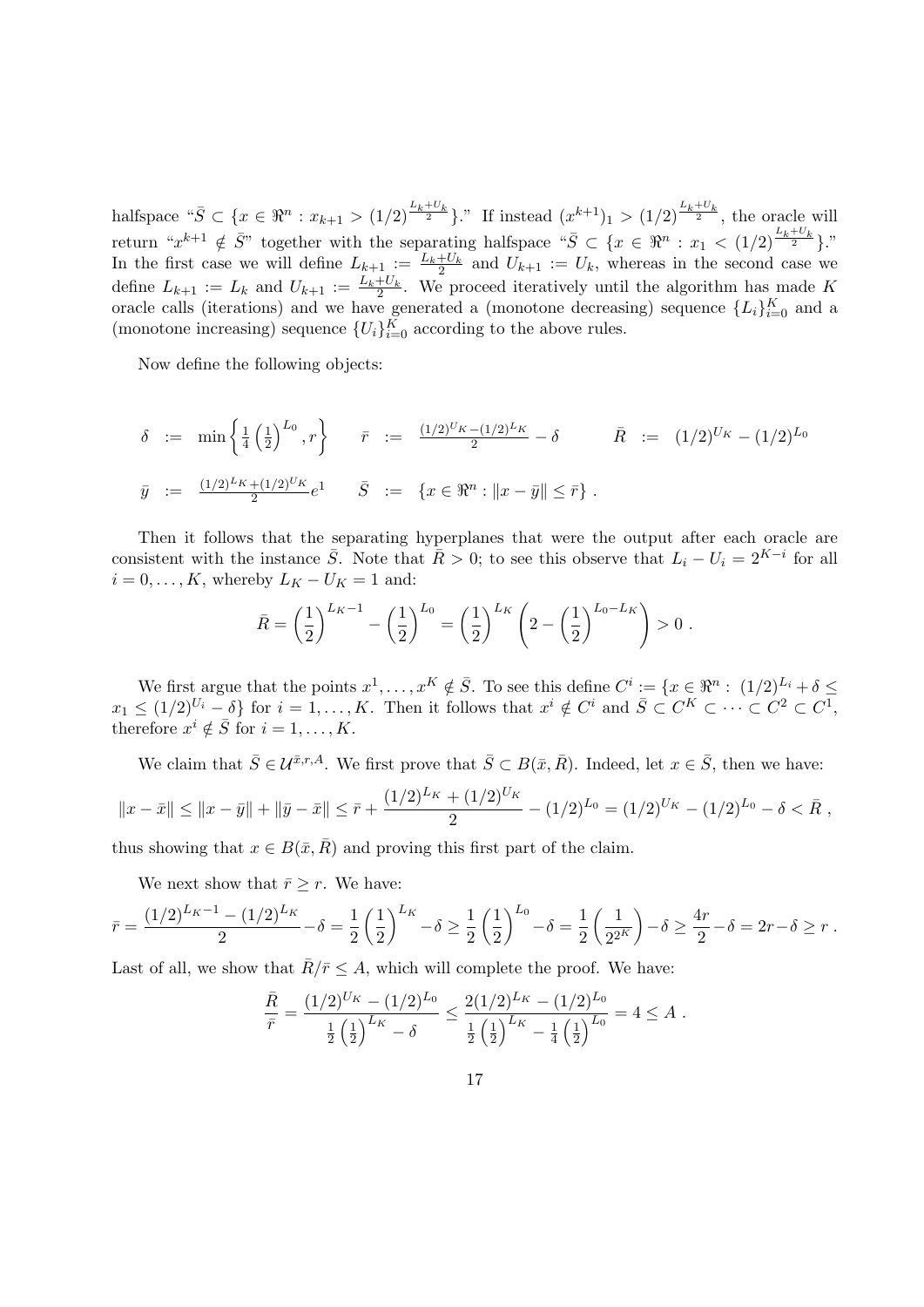Hence  $\bar{S} \in \mathcal{U}^{\bar{x},r,A}$  and by construction,  $x^i \notin \bar{S}$ ,  $i = 1,\ldots,K$ . Therefore the algorithm makes at least K oracle calls, proving the result.

Remark 3.2 Note, just as in the case of Theorem 3.2, that in the proof of Theorem 3.3 that the instance  $\overline{S}$  constructed in the proof has an aspect ratio bounded above by 4. (Also notice in the proof that  $\bar{R} \leq 1$ .) Therefore we could equivalently re-phrase the theorem to state that  $A = 4$  rather than  $A \geq 4$ .

## 4 Discussion and Further Questions

### 4.1 On Stronger Lower Bounds

There is a significant gap between the lower bound results in Theorems 3.1, 3.2, and 3.3 and the upper bound result in Theorem 2.2. One reason for the gap has to do with the absence of any dimensional factor  $n$  in the lower bound results. This is partially an artifact of the proof constructions in the lower bound theorems, which are all essentially unidimensional in nature. It might be of interest to strengthen the lower bound theorems by taking explicit advantage of the dimension  $n$  in constructing suitable resisting oracles with stronger lower bounds. But even when  $n = 1$  there is a gap between the lower bound and the upper bound results concerning the dependence on R and  $1/r$  in Theorems 3.2 and 3.3, by a logarithmic factor. It would also be interesting to strengthen these lower bound results by removing the extra logarithmic factor in the lower bound results.

#### 4.2 Lower Bounds on Complexity for the (self-concordant) Barrier Model

Taken together, Theorems 3.1, 3.2, and 3.3 show that there exist problem instances in certain families characterized by unfavorable geometry, that require more computational effort to solve by any separation oracle algorithm. This naturally begs the question whether such an implication might extend to the case where the set is described instead by a self-concordant barrier. In particular, consider the case when S is presented in conic format  $(2)$  and the cone K has a computable selfconcordant barrier. It is shown in  $[5]$  that in this case favorable geometry of S implies favorable computational complexity of a suitably defined barrier method for solving (1). However, it is an open challenge to prove an assertion that unfavorable geometry implies (say, in the worst case) a large number of iterations of any (self-concordant) barrier method.

Acknowledgement. We are grateful to two anonymous referees for their suggestions on ways to improve the paper. The second author would also like to acknowledge the support of the MIT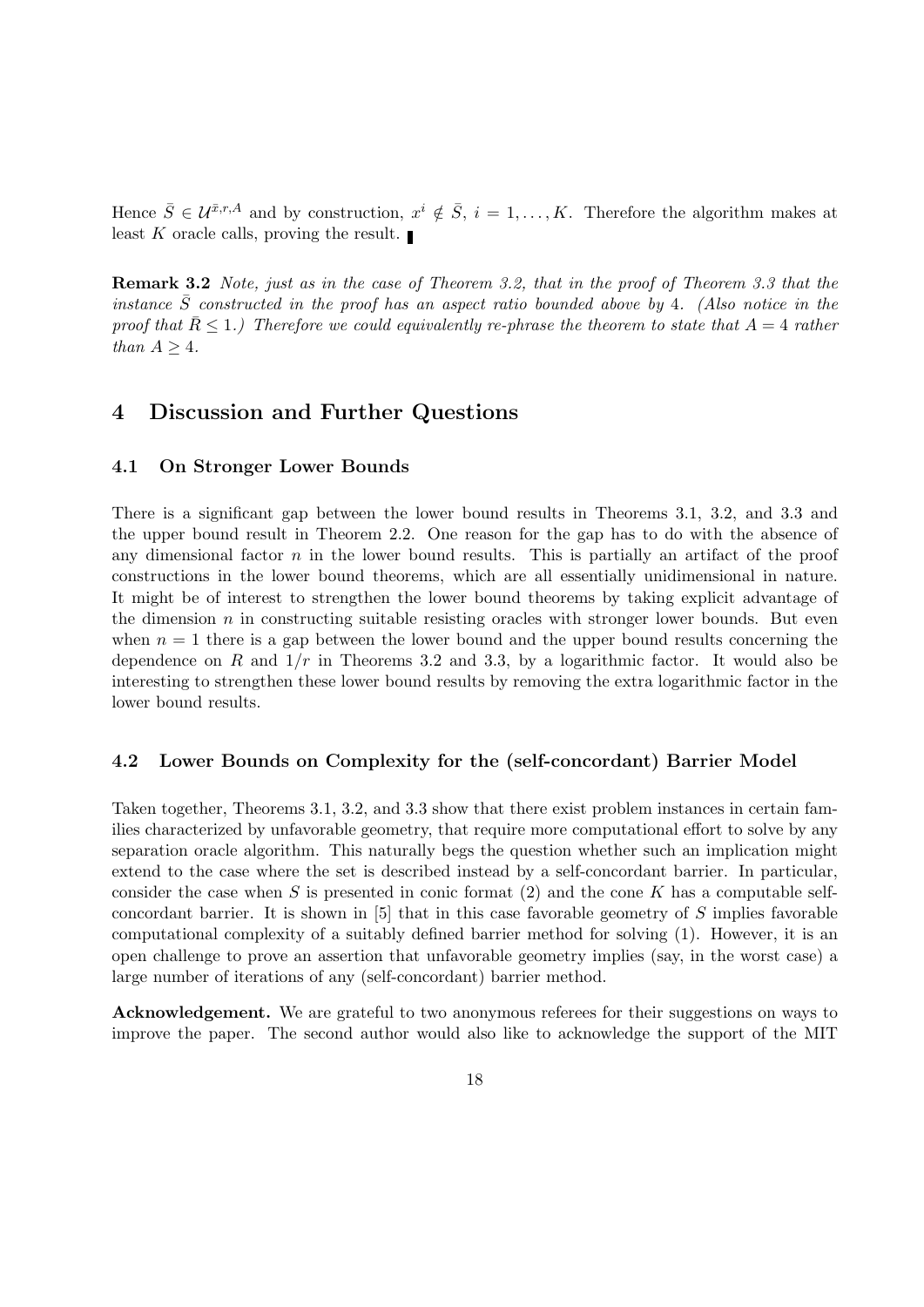Sloan School of Management as this research was carried out while being a visiting professor there.

## References

- [1] A. Belloni and R. Freund. A geometric analysis of Renegar's condition number, and its interplay with conic curvature. Mathematical Programming, to appear, 2008.
- [2] R. Bland, D. Goldfarb, and Michael J. Todd. The ellipsoid method: a survey. Operations Research, 29(6):1039–1091, 1981.
- [3] R. M. Freund and J. R. Vera. Condition-based complexity of convex optimization in conic linear form via the ellipsoid algorithm. SIAM Journal on Optimization, 10(1):155–176, 1999.
- [4] R. M. Freund and J. R. Vera. Some characterizations and properties of the "distance to illposedness" and the condition measure of a conic linear system. Mathematical Programming, 86(2):225–260, 1999.
- [5] Robert M. Freund. Complexity of convex optimization using geometry-based measures and a reference point. Mathematical Programming, 99:197–221, 2004.
- [6] M. Grötschel, L. Lovasz, and A. Schrijver. *Geometric Algorithms and Combinatorial Opti*mization. Springer-Verlag, Berlin, 1998.
- [7] L.G. Khachiyan. A polynomial algorithm in linear programming. Soviet Math. Dokl., 20(1):191–194, 1979.
- [8] A.L. Levin. On an algorithm for the minimization of convex functions. Soviet Mathematics Doklady, 6:286–290, 1965.
- [9] L.Porkolab and L.Khachiyan. On the complexity of semidefinite programs. Journal of Global Optimization, 10:351–365, 1997.
- [10] T.L. Magnanti and G. Perakis. A unifying geometric solution framework and complexity analysis for variational inequalities. Mathematical Programming, 71:327–351, 1995.
- [11] A. Nemirovsky. private communication. 1998.
- [12] A.S. Nemirovsky and D.B. Yudin. Informational complexity and efficient methods for solving complex extremal problems. Ekonomika i Matem. Metody, 12:357–369, 1976.
- [13] Yuri Nesterov. Introductory Lectures on Convex Optimization. Kluwer Academic Publishers, Norwell, MA, 2004.